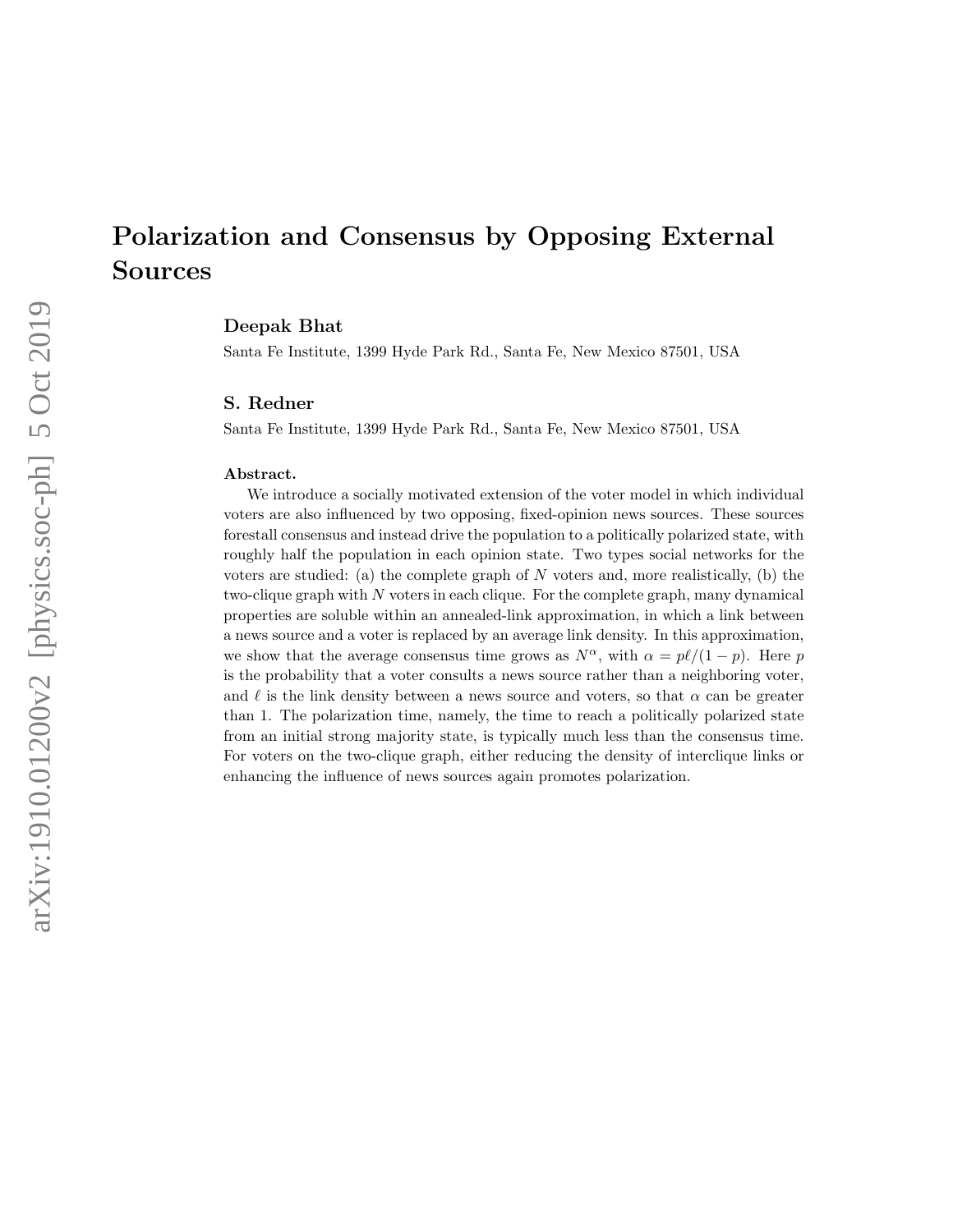# 1. Introduction

News sources play a pivotal role in influencing public opinion, and the manner by which they influence society is complex. Each of us is bombarded with often conflicting narratives that originate from news sources with different viewpoints. Some news sources are authoritative and others are trivial and/or wrong. In such a cacophonous environment, how does public opinion change in time? Motivated by this basic question, we introduce a simple extension of the classic voter model  $(VM)$  [\[1–](#page-27-0)[9\]](#page-27-1) to investigate how opposing news sources influence the opinions of individuals.

The VM provides an idealized description of the opinion dynamics in a population that consists of  $N$  voters, each of which can be in one of two possible opinion states, denoted as + and −. In the VM the opinion of each voter changes in an elemental update event as follows: a randomly selected voter adopts the opinion of a randomly selected neighbor. This updating is repeated until a finite population necessarily reaches consensus.

Two well-known and basic characteristics of the VM are: (a) the exit probability and (b) the consensus time. The exit probability is defined as the probability for the population to reach + consensus as a function of the initial fraction  $x$  of + voters. The consensus time is defined as the average time for the population to reach consensus (either + or -) as a function of N and x. The dependences of the exit probability and the consensus time on  $N$  and  $x$  have been fully characterized for a wide range of underlying networks [\[10](#page-27-2)[–16\]](#page-27-3).

While the VM is compelling because of its simplicity and natural applications, the model is much too naive to account for opinion formation of a real society. A wide variety of extensions of the VM have therefore been proposed that incorporate more realistic features of individual opinion changes. Some examples include: zealotry [\[17–](#page-27-4)[19\]](#page-27-5), where some voters never change opinion, adaptation [\[20](#page-27-6)[–27\]](#page-28-0), where the underlying network connections change in response to opinion changes, vacillation [\[28\]](#page-28-1), where a voter may consult multiple neighbors before changing opinion, latency [\[29\]](#page-28-2), where a voter must "wait" after an opinion change before changing again, heterogeneity [\[30\]](#page-28-3), where each voter has a distinct rate to change opinion, and reputation [\[31\]](#page-28-4), where a dynamically changing individual reputation determines how likely a voter can influence the opinion of a neighbor. Some of these extensions are discussed in a recent review [\[32\]](#page-28-5).

While much rich phenomenology has been uncovered by these studies, consensus is not the typical outcome for many decision-making processes. This basic fact has motivated additional extensions of the VM in which consensus can be forestalled as a natural outcome of the dynamics. Some examples include: stochastic noise [\[33–](#page-28-6)[35\]](#page-28-7), the influence of multiple neighbors [\[36\]](#page-28-8), self confidence [\[37\]](#page-28-9), partisanship [\[38,](#page-28-10) [39\]](#page-28-11), and multiple opinion states [\[40–](#page-28-12)[42\]](#page-28-13).

Within the rubric of hindering consensus, a natural mechanism is the influence of external and competing news sources. In this work, we introduce a simple extension of the VM in which voters are influenced both by their neighbors and by two news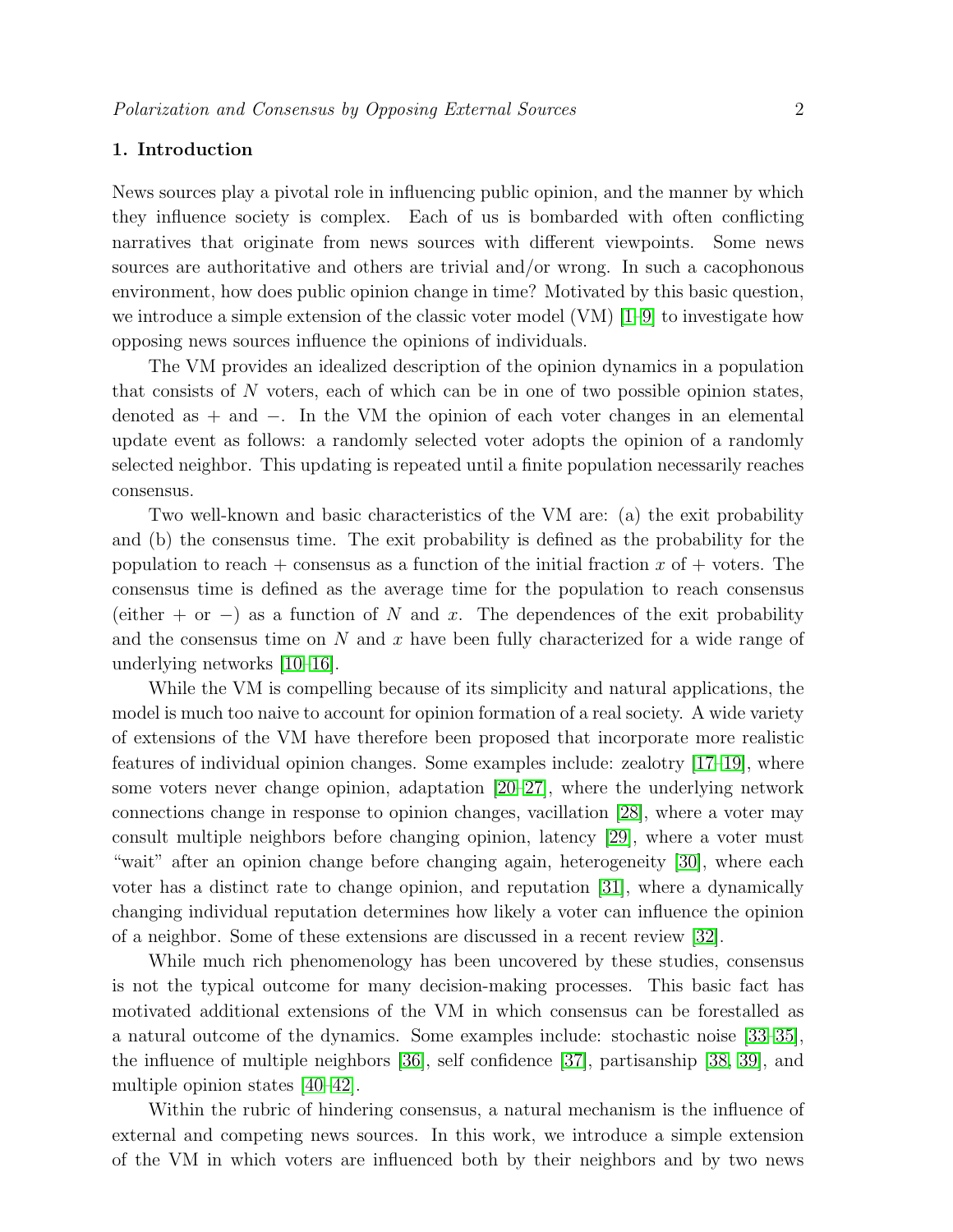sources with fixed and different opinions. Each news source is connected to a specified subset of voters, which may be disjoint or overlapping. A news source can influence individual voters but the news sources are not influenced by public opinion. Our goal is to characterize when the population reaches consensus and when it is driven to a politically polarized state, with roughly half of the voters in each voting state, as a function of the persuasiveness of the news sources.

In Sec. [2,](#page-2-0) we briefly outline the theoretical approaches that will be used to quantify the properties of our model. We will focus on the exit probability, the consensus time, and the *polarization time*, namely, the time for the population to reach a politically polarized state of  $50\%$  + voters and  $50\%$  – voters when starting from a state with unequal densities of  $+$  and  $-$  voters. We then discuss the basic properties of the model when voters reside on a complete graph with two opposing news sources (Sec. [3\)](#page-5-0). In Sec. [4,](#page-15-0) we treat the model in the more realistic situation where voters reside on a twoclique graph with each news source linked to only one of the cliques. We give a brief summary In Sec. [5.](#page-20-0)

# <span id="page-2-0"></span>2. Formalism

We first introduce the basic quantities that will be studied in this work. We denote by x the fraction of voters with  $+$  opinion at any time t, and y as the initial fraction of + voters at  $t = 0$ . We define the exit probability  $E_{+}(y)$  as the probability that a population of N voters reaches  $+$  consensus when the initial fraction of  $+$  voters is y. Correspondingly,  $E_-(y) = 1 - E_+(y)$  is the probability for the population to reach − consensus from the same initial state. The consensus time  $T_{con}(y)$  is defined as the average time for a population of N voters to reach + or  $-$  unanimity when the initial fraction of + voters equals y. We are typically interested in the initial condition  $y = \frac{1}{2}$  $\frac{1}{2}$ ; in this case, we write the consensus time as  $T_{\rm con}$ , with no argument.

In the presence of opposing news sources, there exists another characteristic and distinct time scale that we term the *polarization time*,  $T_{pol}(y)$ . This quantity is defined as the average time for the population to reach the politically polarized state, with equal densities of + and  $-$  voters, when the initial fraction of + voters equals y, which we take as less than  $\frac{1}{2}$  without loss of generality. The polarization time quantifies the effectiveness of the opposing news sources to promote their viewpoints and thereby forestall the consensus that would arise if individuals only interacted amongst their peers. A natural initial condition for the polarization time is  $y = 0$ ; that is, starting from – consensus. This state is not a fixed point of the stochastic dynamics because of the presence of the  $+$  news source that pulls the population away from  $-$  consensus whenever this state is reached. For this initial condition, we write the polarization time as  $T_{\text{pol}}$ , again with no argument.

The time evolution of opinions is controlled by the rates for  $x$  to change by  $\pm \frac{1}{N} \equiv \pm \delta x$  in a single update event; these are defined as  $r^{\pm}(x)$  respectively. In terms of these microscopic rates, the probability  $P(x, t)$   $\delta x$  that the fraction of + voters lies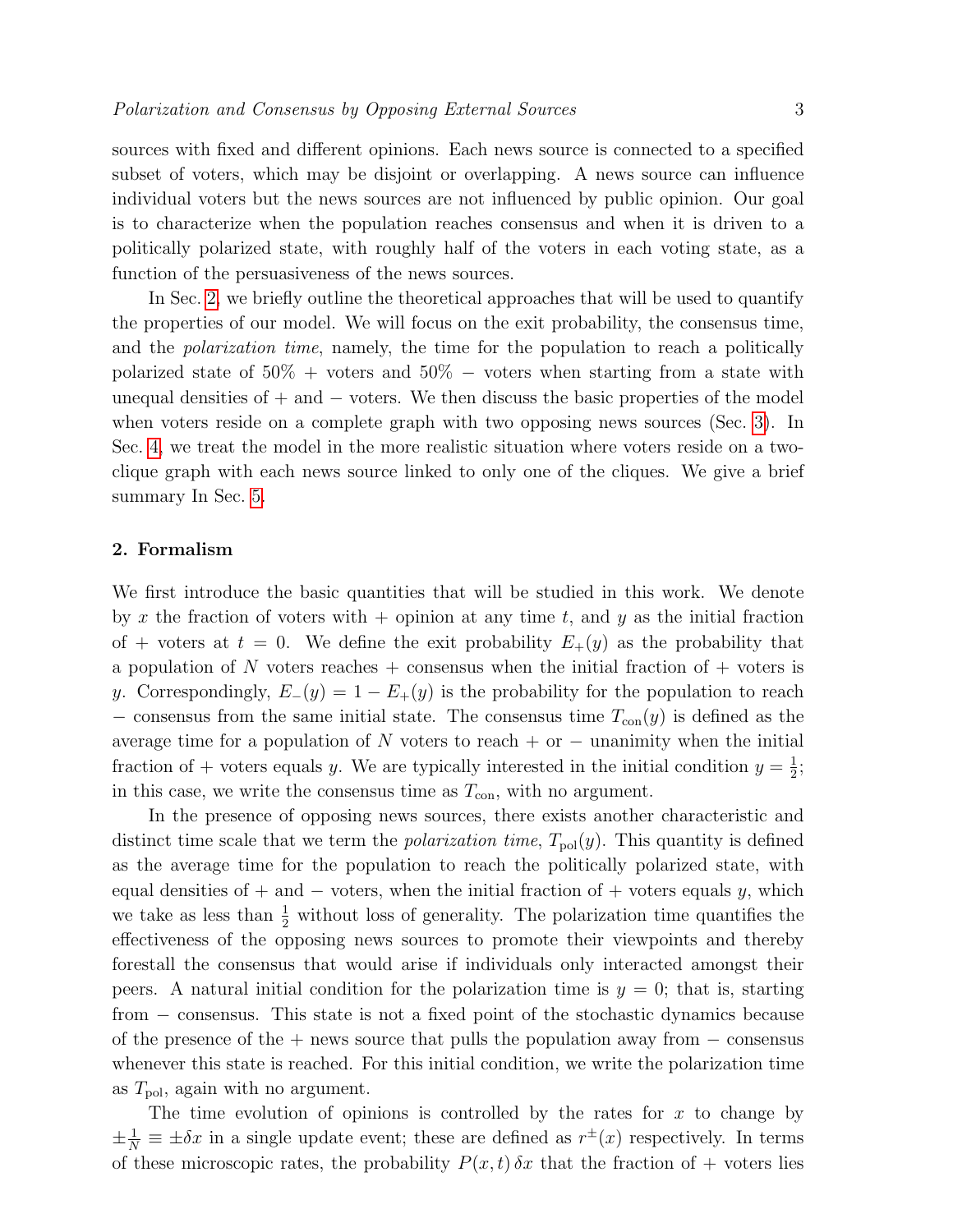between x and  $x + \delta x$  changes in time according to the master equation

$$
\frac{\partial P}{\partial t} = r^+(x - \delta x)P(x - \delta x, t) + r^-(x + \delta x)P(x + \delta x, t) - \left[r^+(x) + r^-(x)\right]P(x, t). \tag{1a}
$$

Expanding this equation in a Taylor series to second order gives the Fokker-Planck equation

$$
\frac{\partial P}{\partial t} = -\frac{\partial}{\partial x}[V(x)P] + \frac{\partial^2}{\partial x^2}[D(x)P],\tag{1b}
$$

where the drift velocity and diffusion coefficient are

<span id="page-3-4"></span>
$$
V(x) = [r^+(x) - r^-(x)]\delta x ,
$$
  
\n
$$
D(x) = [r^+(x) + r^-(x)](\delta x^2/2) ,
$$
\n(2)

respectively. We can view the instantaneous opinion  $x$  as undergoing biased and position-dependent diffusion in the interval  $[0, 1]$  in the presence of the effective potential

<span id="page-3-2"></span><span id="page-3-1"></span><span id="page-3-0"></span>
$$
\phi(x) = -\int^x \frac{V(x')}{D(x')} dx' \,. \tag{3}
$$

As we shall see, the nature of this potential determines the N dependence of the consensus and polarization times.

To determine the exit probability, as well as the consensus and polarization times, we use the backward equation approach, a basic tool of first-passage processes [\[43–](#page-28-14)[45\]](#page-28-15). This approach relies on the fact that the opinion state of the population "renews" itself after each microscopic update event. In this framework, the exit probability satisfies the backward equation

$$
E_{+}(y) = \varepsilon E_{+}(y + \delta y) + (1 - \varepsilon)E_{+}(y - \delta y), \qquad (4a)
$$

where  $\varepsilon = r^+(y)/[r^+(y)+r^-(y)]$  is the probability for y to increase by  $\delta y = \frac{1}{N}$  $\frac{1}{N}$  in a single update. This equation merely states that the exit probability starting from the state y is a weighted average of the exit probabilities after one update step. Namely, with probability  $\varepsilon$ ,  $y \to y + \delta y$ , at which point the exit probability is  $E_+(y + \delta y)$ . Conversely, with probability  $1 - \varepsilon$ ,  $y \to y - \delta y$ , at which point the exit probability is  $E_+(y - \delta y)$ . Expanding [\(4a\)](#page-3-0) in a Taylor series to second order gives

$$
V(y)\frac{\partial E_+}{\partial y} + D(y)\frac{\partial^2 E_+}{\partial y^2} = 0.
$$
\n(4b)

This equation is subject to the boundary conditions  $E_+(0) = 0$ ,  $E_+(1) = 1$ ; that is, when  $y = 1$ , exit to the state  $y = 1$  occurs with probability 1, while when  $y = 0$ , exit cannot occur. The formal solution is

<span id="page-3-3"></span>
$$
E_{+}(y) = \frac{\int_{0}^{y} \exp[\phi(y')]dy'}{\int_{0}^{1} \exp[\phi(y')]dy'},
$$
\n(5)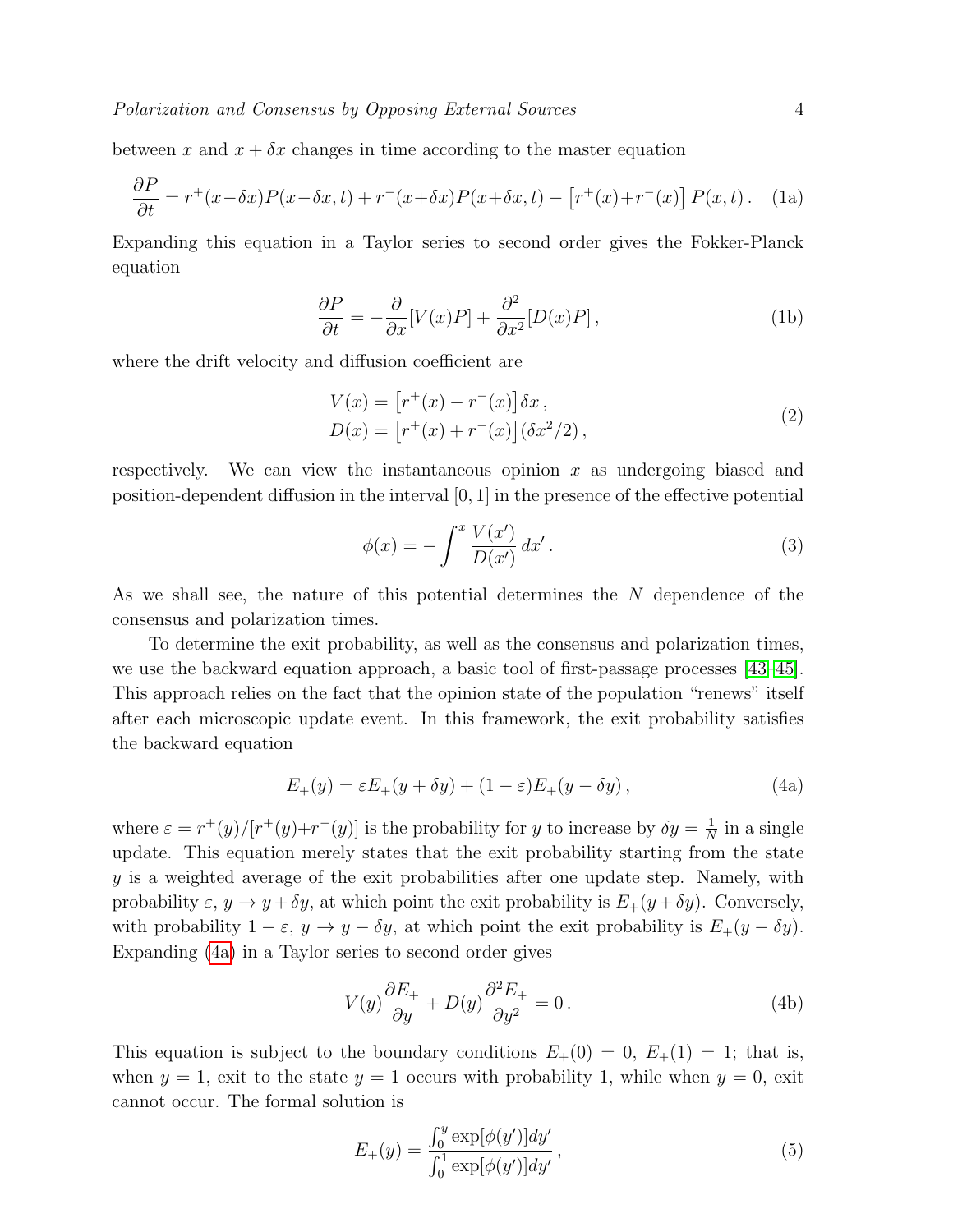and normalization gives  $E_-(y) = 1 - E_+(y)$ .

Using this same reasoning, the consensus and polarization times satisfy the backward equation [\[43–](#page-28-14)[45\]](#page-28-15),

$$
T(y) = \varepsilon [T(y + \delta x) + dt] + (1 - \varepsilon)[T(y - \delta y) + dt].
$$
 (6a)

Here  $dt = [r^+(y) + r^-(y)]^{-1}$  is the time for an elemental update from the state y. Expanding Eq. [\(6a\)](#page-4-0) in a Taylor series to second order now gives

<span id="page-4-0"></span>
$$
V(y)\frac{\partial T}{\partial y} + D(y)\frac{\partial^2 T}{\partial y^2} = -1\,,\tag{6b}
$$

with distinct boundary conditions for the consensus and polarization times. For the consensus time, the boundary conditions are  $T(0) = T(1) = 0$ ; that is, the consensus time starting from either consensus state is zero. For the polarization time, the appropriate boundary conditions are  $T(\frac{1}{2})$  $\frac{1}{2}$  = 0 and  $\frac{\partial T}{\partial y}\Big|_{y=0}$  = 0. That is, starting from the polarized state, the polarization time is zero, while the polarization time obeys the no flux condition if consensus is reached. Then latter boundary condition arises because the consensus state is not an attractor of the stochastic dynamics. If consensus happens to be reached, the two opposing fixed-opinion news sources pull the population away from consensus.

The formal solutions for the consensus and polarization times are

<span id="page-4-1"></span>
$$
T_{\text{con}}(y) = E_{+}(y)I(y, 1) - E_{-}(y)I(0, y),
$$
  
\n
$$
T_{\text{pol}}(y) = I(y, 1/2),
$$
\n(7)

where

<span id="page-4-2"></span>
$$
I(a,b) = \int_a^b dy' \int_0^{y'} dy'' \frac{\exp[\phi(y') - \phi(y'')]}{D(y'')}.
$$

In the absence of the news sources, the dynamics is simply that of the classic VM. When the voters reside on the complete graph, the transition rates are [\(Appendix A.1\)](#page-22-0)

$$
r^{+}(x) = \frac{1}{2}Nx(1-x), \qquad r^{-}(x) = \frac{1}{2}Nx(1-x).
$$
 (8)

From these rates, Eq. [\(2\)](#page-3-1) gives  $V(x) = 0$  and  $D(x) = x(1-x)/2N$ , and the full dynamics is solvable [\[1](#page-27-0)[–9\]](#page-27-1). Three basic results for the VM on the complete graph are: (i)  $E_+(y) = y$  (which is also a consequence of magnetization conservation), (ii)  $T_{\text{con}}(y) = -2N[y \ln y + (1 - y) \ln(1 - y)];$  that is, the consensus time is linear in N, and (iii) because  $x = 0, 1$  are natural absorbing boundaries,  $T_{pol}(y)$  is infinite. That is, when the initial fraction of + voters is  $y \neq \frac{1}{2}$  $\frac{1}{2}$ , there is a finite probability to reach consensus before the polarized state, which means that the polarization time is divergent. However, the polarization time is both finite and meaningful when the population is also influenced by two opposing news sources. We now determine how the presence of news sources alters the above three properties of the VM.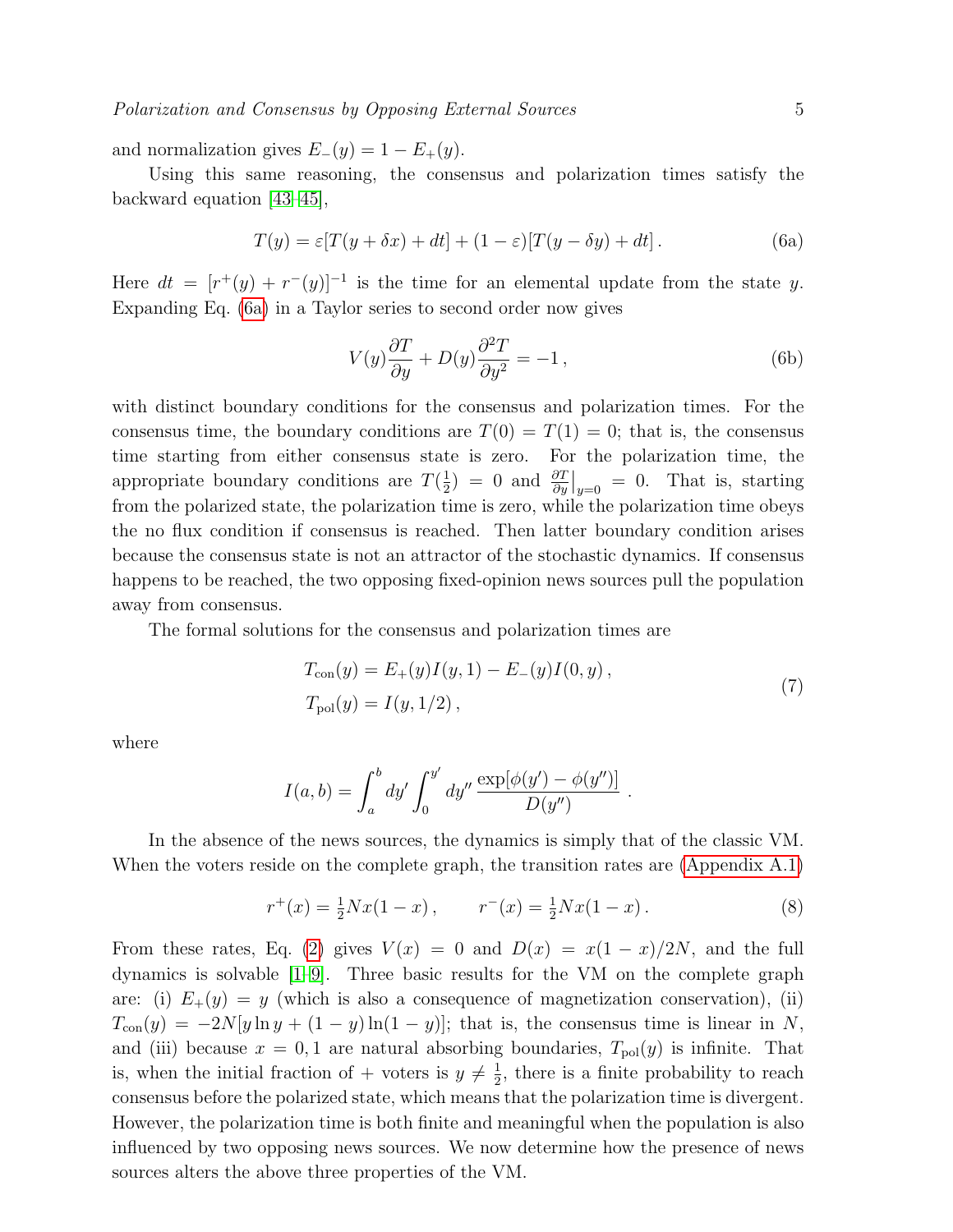# <span id="page-5-0"></span>3. Voters on the complete graph

Suppose that N voters on the complete graph are additionally influenced by news sources with fixed + and − opinions (Fig. [1\)](#page-5-1). These news sources have  $L_+$  and  $L_-$  links to random voters, respectively, with  $0 < L_{\pm} \leq N$ , so that the corresponding link densities  $\ell_{\pm} = L_{\pm}/N$  lie between 0 and 1. A basic parameter in our model is the propensity p, which quantifies the influence of a news source on a given voter. This propensity is implemented as follows: for a voter that is linked to one news source and  $N-1$  other voters, the news source is picked with probability  $p/R$  and a neighboring voter is picked with probability  $(1-p)(N-1)/R$ , where  $R = p + (N-1)(1-p)$  is the total rate of picking any interaction partner, either neighbor or news source. If a voter is connected to both news sources, then  $R = 2p + (N-1)(1-p)$ . Once a voter has selected an interaction partner, the voter adopts the opinion of this partner. This update step is repeated ad infinitum.



<span id="page-5-1"></span>Figure 1. The complete-graph system. Two opposing news sources (squares) influence voters (circles) on the complete graph. The news sources have  $L_+$  and  $L_$ links to individual voters.

The opinion evolution depends on the actual connection pattern between the news sources and voters, a situation that is analytically intractable. This leads us to apply a simplification that we term the *annealed-link approximation*. Here, we replace the true transition rates for each voter on a given fixed-link realization by the average transition rate, in which a link to a news source occurs with probability proportional to the appropriate link density. We now apply this approximation to determine the three basic characteristics of the collective opinions, namely,  $E_{+}(y)$ ,  $T_{\text{con}}(y)$ , and  $T_{\text{pol}}(y)$ . We first first need the transition rates  $r^+(x)$  and  $r^-(x)$  within the annealed-link approximation. By a somewhat tedious but straightforward calculation (see [Appendix A.2](#page-22-1) for details), these rates are

<span id="page-5-2"></span>
$$
r^{+}(x) = \frac{1}{2}ANx(1-x) + B_{+}(1-x),
$$
  
\n
$$
r^{-}(x) = \frac{1}{2}ANx(1-x) + B_{-}x.
$$
\n(9)

The A terms account for the rate at which voters adopt the opinion of neighboring voters, while the  $B$  terms account for opinion changes due to the interaction of voters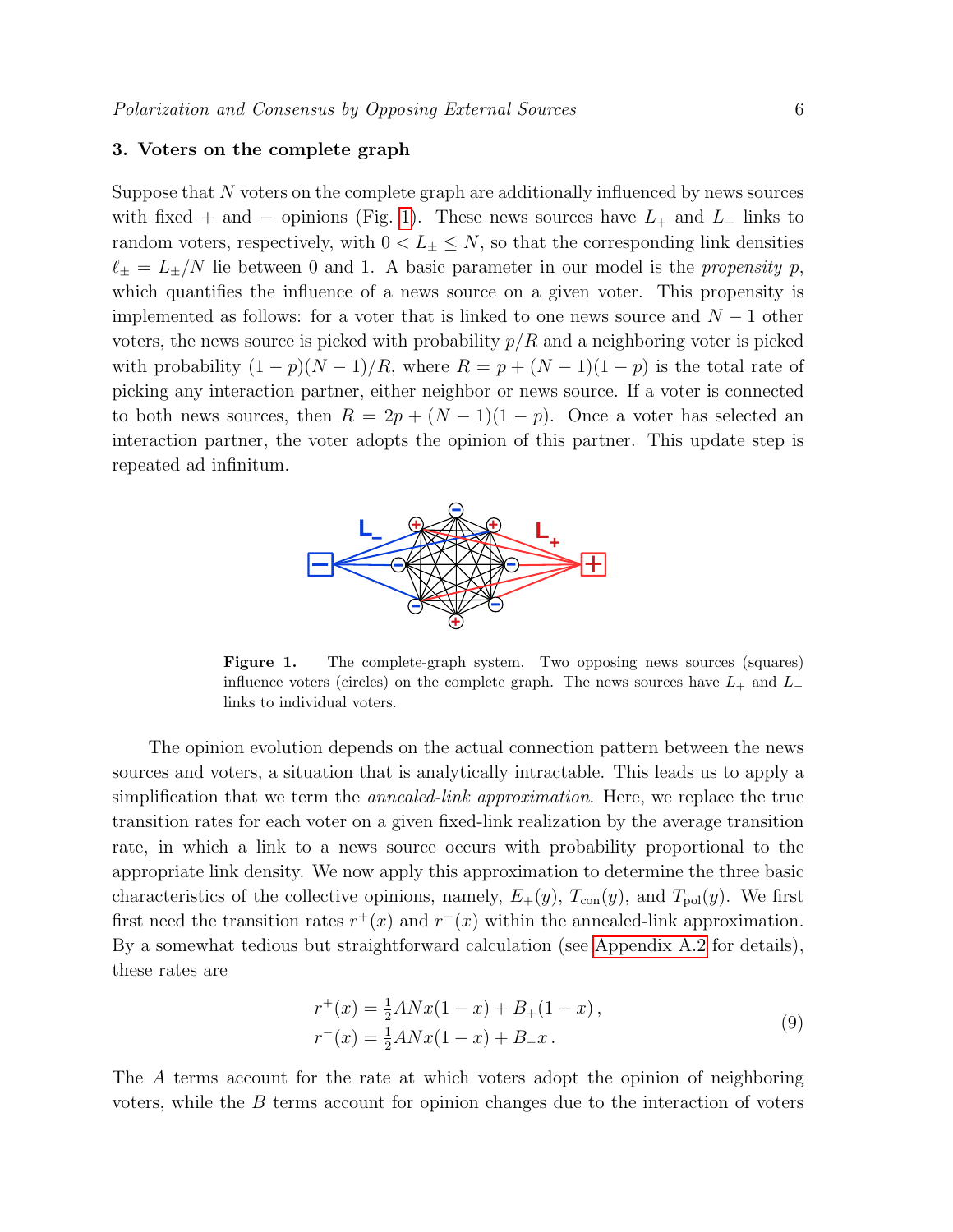with news sources. As shown in [Appendix A.2,](#page-22-1) the amplitudes  $A$  and  $B_\pm$  are

$$
A = \frac{(1 - \ell_+)(1 - \ell_-)}{1 - (1/N)} + \frac{(1 - p)(\ell_+ + \ell_- - 2\ell_+ \ell_-)}{(1 - p) + (2p - 1)/N} + \frac{(1 - p)\ell_+ \ell_-}{(1 - p) + (3p - 1)/N},
$$
(10a)

$$
B_{\pm} = \frac{p\ell_{\pm}}{2} \left[ \frac{1 - \ell_{\mp}}{(1 - p) + (2p - 1)/N} + \frac{\ell_{\mp}}{(1 - p) + (3p - 1)/N} \right].
$$
 (10b)

The three distinct terms in A account for voters that are not connected to any news source, connected to one news source, and connected to both news sources. Similarly, the two terms for  $B_{\pm}$  account for voters that are connected to one news source or to both news sources, respectively. While the coefficients  $A$  and  $B_{\pm}$  are complicated, they greatly simplify in the large- $N$  limit, where

<span id="page-6-3"></span><span id="page-6-0"></span>
$$
A \to 1 \qquad B_{\pm} \to \frac{1}{2} \frac{p\ell_{\pm}}{(1-p)} \ . \tag{10c}
$$

Substituting the transition rates  $(9)$  in Eq.  $(2)$ , the drift velocity and the diffusion coefficient are:

$$
V(x) = \frac{B_+(1-x) - B_-x}{N}, \qquad D(x) = A \frac{x(1-x)}{2N} + \frac{B_+(1-x) + B_-x}{2N^2} \,. \tag{11}
$$

Using these quantities in the formalism of Sec. [2,](#page-2-0) we can compute the exit probability, the consensus time, and the polarization time for different link densities  $\ell_{\pm}$ . As a preliminary, we first study the influence of a single + news source on voter opinions and then turn to the influence of two opposing news sources.

# 3.1. Single news source

When there is only a single news source, the opinion state of the population is monotonically driven to consensus that is aligned with the news source. We now determine its effectiveness in driving this consensus.

For a single news source, we set  $\ell_$  = 0 and  $\ell_+ = \ell$  in Eq. [\(11\)](#page-6-0), from which

<span id="page-6-1"></span>
$$
\frac{V(x)}{D(x)} = \frac{\alpha}{x + \alpha/(2N)} \tag{12}
$$

where  $\alpha \equiv 2B_{+}/A$ , which approaches  $p\ell/(1 - p)$  as  $N \to \infty$ . The parameter  $\alpha$  is fundamental, as it characterizes the effectiveness of the news source in influencing the population, both by its intrinsic persuasiveness and by the extent of its reach.

Using Eq.  $(12)$  in  $(3)$ , the effective potential in which x diffuses is

<span id="page-6-2"></span>
$$
\phi(x) = -\alpha \ln \left( x + \frac{\alpha}{2N} \right) . \tag{13}
$$

This asymmetric potential biases individual opinions towards the + consensus state. We determine the exit probability by substituting the effective potential [\(13\)](#page-6-2) into [\(5\)](#page-3-3)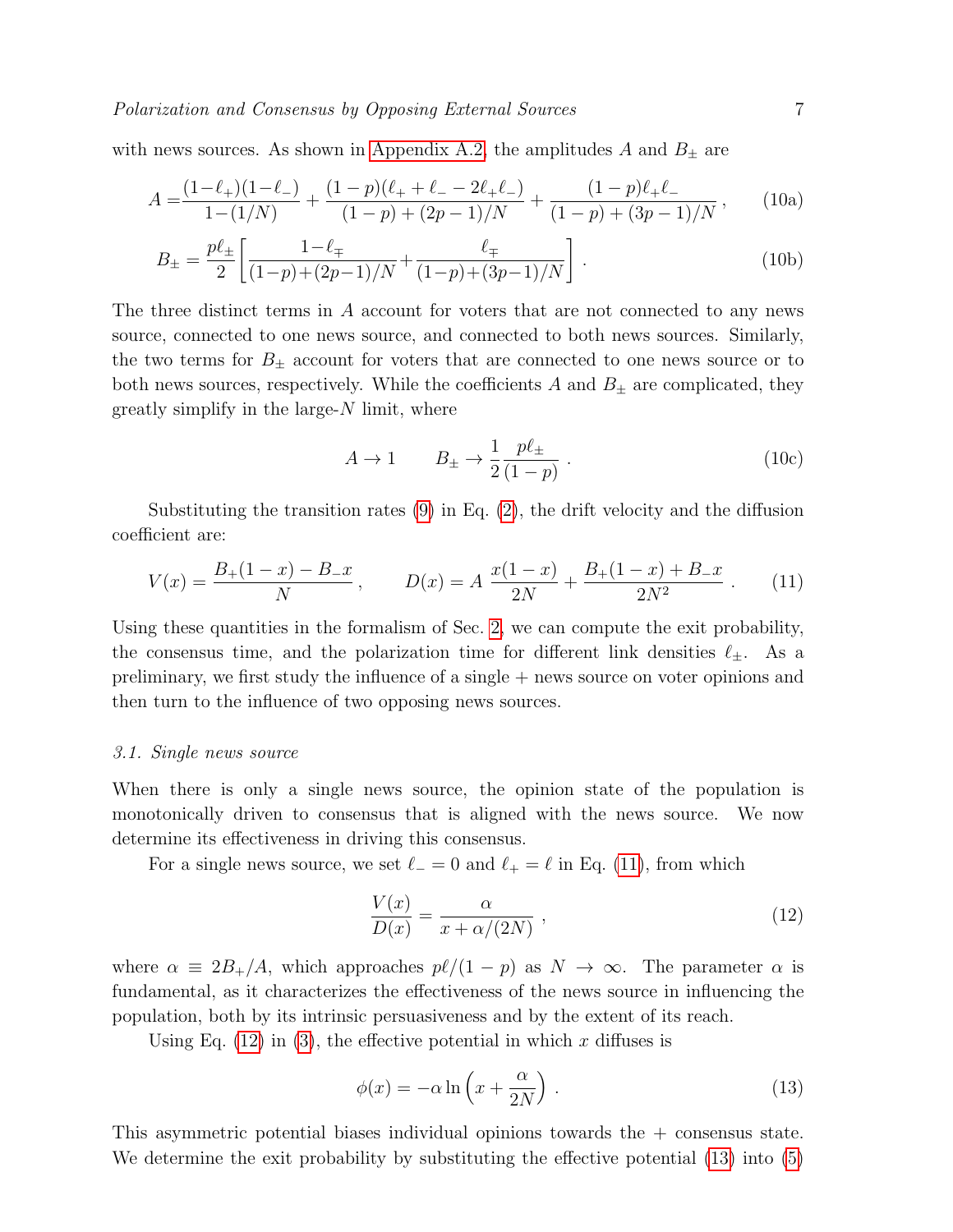and performing the integral to give

<span id="page-7-1"></span>
$$
E_{+}(y) = \begin{cases} \frac{(\alpha + 2Ny)^{1-\alpha} - \alpha^{1-\alpha}}{(\alpha + 2N)^{1-\alpha} - \alpha^{1-\alpha}} & \alpha \neq 1, \\ \frac{\ln(2Ny + 1)}{\ln(2N + 1)} & \alpha = 1. \end{cases}
$$
(14)

By increasing  $\alpha$ , the news source becomes more effective in biasing the opinions towards + consensus, as shown in Fig. [2.](#page-7-0) Here, we choose  $(p, \ell) = (\frac{1}{2}, 1)$  to achieve  $\alpha = 1$ , and  $(p, \ell) = (\frac{2}{3}, 1)$  to achieve  $\alpha = 2$ . Unless otherwise stated, we use these parameter choices to generate systems with  $\alpha = 1$  and  $\alpha = 2$  in subsequent figures. The qualitative behavior in Fig. [2](#page-7-0) is the same as exit probability of a biased random walk on a finite interval with bias to the right [\[45\]](#page-28-15). As expected, when the news source is very effective, the exit probability is nearly 1, even for  $y$  close to 0.



<span id="page-7-0"></span>**Figure 2.** Exit probability versus initial fraction of  $+$  opinion voters y for  $N = 128$  voters that are influenced by single news source with link density  $\ell = 1$ . The curves represent Eq. [\(14\)](#page-7-1) and the symbols represent simulations over  $10^4$  realizations.

To compute the consensus time, first note, from Eq.  $(12)$ , that  $V/D$  is of order 1, except when x is of order  $1/N$  or smaller. Within this boundary layer near  $x = 0$ , the second term in the denominator of  $V/D$  ensures that  $V/D$  remains finite even when  $x = 0$ . We can simplify the algebra considerably by excluding this thin boundary layer and correspondingly dropping this second term in the denominator of  $V/D$ . We checked numerically that this approximation has a vanishingly small effect on the consensus time for large N. We determine the range of the resulting slightly truncated interval  $[a, 1]$ by equating the two terms in the denominator of  $V/D$  to give  $a = \alpha/(2N)$ . In this truncated interval, we have

<span id="page-7-2"></span>
$$
V(x) = \frac{B_+(1-x)}{N} \qquad D(x) \approx \frac{Ax(1-x)}{2N} \,. \tag{15}
$$

With these simplifications, the effective potential becomes  $\phi(x) = -\alpha \ln x$  for  $x \in [a, 1]$ .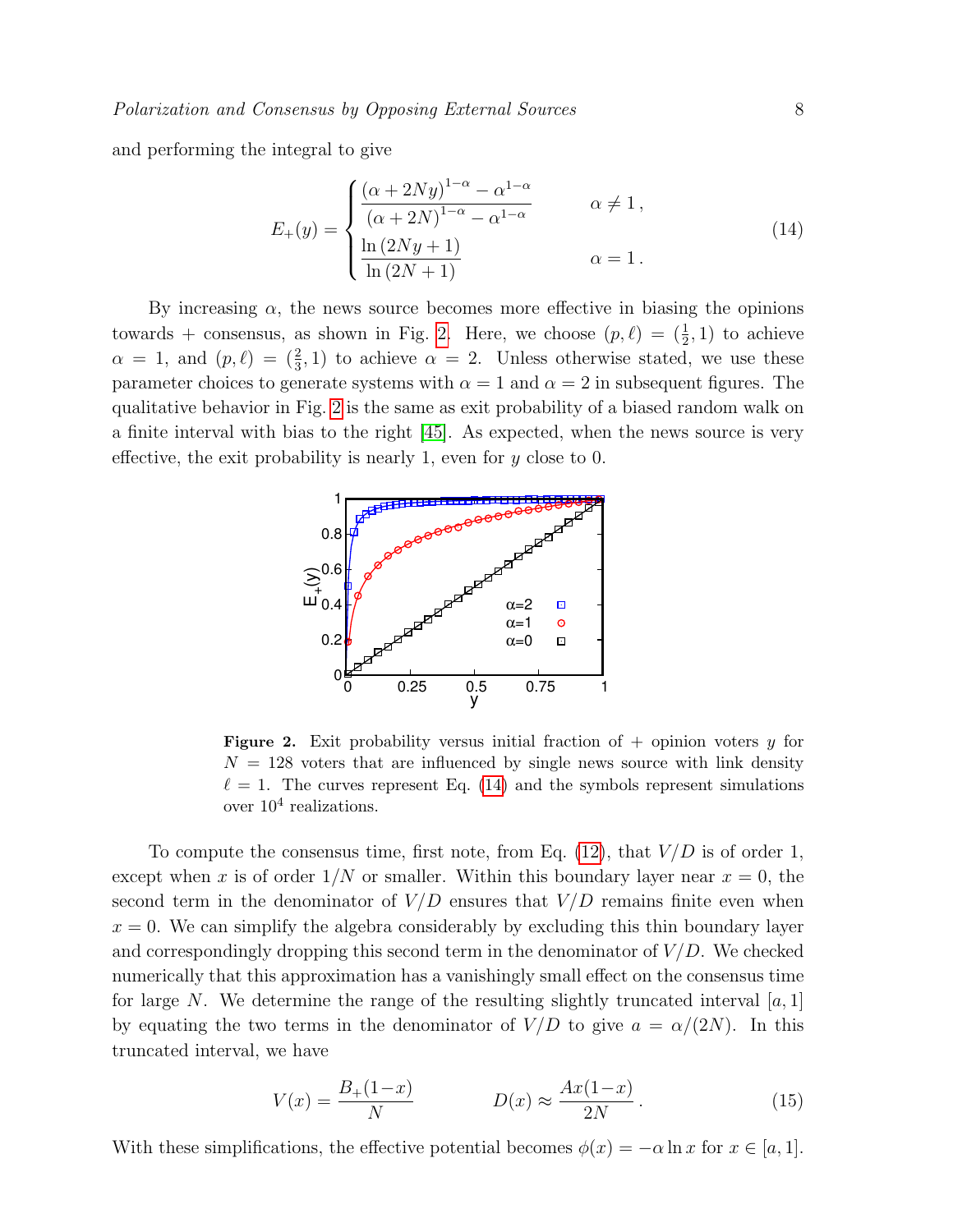

<span id="page-8-1"></span>**Figure 3.** Consensus time versus the initial fraction of  $+$  opinion voters y for  $N = 128$  voters with a single news source. The solid curves represent Eq. [\(16\)](#page-8-0) and the symbols represent simulation results over  $10<sup>4</sup>$  realizations.

We now substitute this effective potential, as well as the above form for  $D(x)$ , into the first of Eqs. [\(7\)](#page-4-1). The resulting integral can be evaluated for certain simple values of  $\alpha$ . For the cases  $\alpha = 1$  and  $\alpha = 2$ , in particular, we obtain

$$
T_{\text{con}}(y) = \begin{cases} 2N \left[ \frac{\ln(a/y)}{\ln a} \frac{\pi^2}{6} + \frac{\ln y}{\ln a} \, \text{Li}_2(a) - \text{Li}_2(y) \right] & \alpha = 1, \\ 2N \left( 1 - \frac{1}{y} \right) \ln \frac{(1 - y)}{(1 - a)} & \alpha = 2, \end{cases}
$$
 (16)

where  $Li_2(y)$  is the dilogarithm function [\[46\]](#page-28-16). It is possible that analytical solutions also exist for other simple values of  $\alpha$ , but the results given above mostly encompass the generic behavior for a single news source; namely, the consensus time scales linearly with N, except in the limit  $\alpha \to \infty$ . When the initial state is  $y = \frac{1}{2}$  $\frac{1}{2}$ , we have

<span id="page-8-0"></span>
$$
T_{\text{con}} = \begin{cases} 2N \ln 2 \approx 1.386N & \alpha = 0\\ \left(\ln^2 2 + \pi^2/6\right) N \approx 2.125N & \alpha = 1\\ 2N \ln 2 \approx 1.386N & \alpha = 2 \end{cases}
$$

The first line is the complete-graph VM result without news sources. Because the news source biases the population to + consensus, the maximum of  $T_{\text{con}}(y)$  shifts gradually towards  $x = 0$ , as shown in Fig. [3.](#page-8-1) Coincidentally, the consensus time starting from  $y=\frac{1}{2}$  $\frac{1}{2}$  is the same for  $\alpha = 0$  and  $\alpha = 2$ .

In the opposite limit of  $\alpha \to \infty$ , the consensus time scales as ln N. This limit is conveniently realized by choosing  $\ell = 1$  and  $p \to 1$ . Then Eq. [\(10\)](#page-6-3) gives  $A \approx \frac{1}{2}N(1-p)$ and  $B_+ \approx \frac{1}{2}N$ , so that  $\alpha = 2B_+/A \approx 2/(1-p)$ . When  $1-p \ll \frac{2}{N}$ , A is vanishingly small, so the forward rate  $r^+(x) \approx B_+(1-x)$  and the backward rate  $r^-(x) \approx 0$ . Thus the fraction of  $+$  voters only increases with time until  $+$  consensus is reached. For the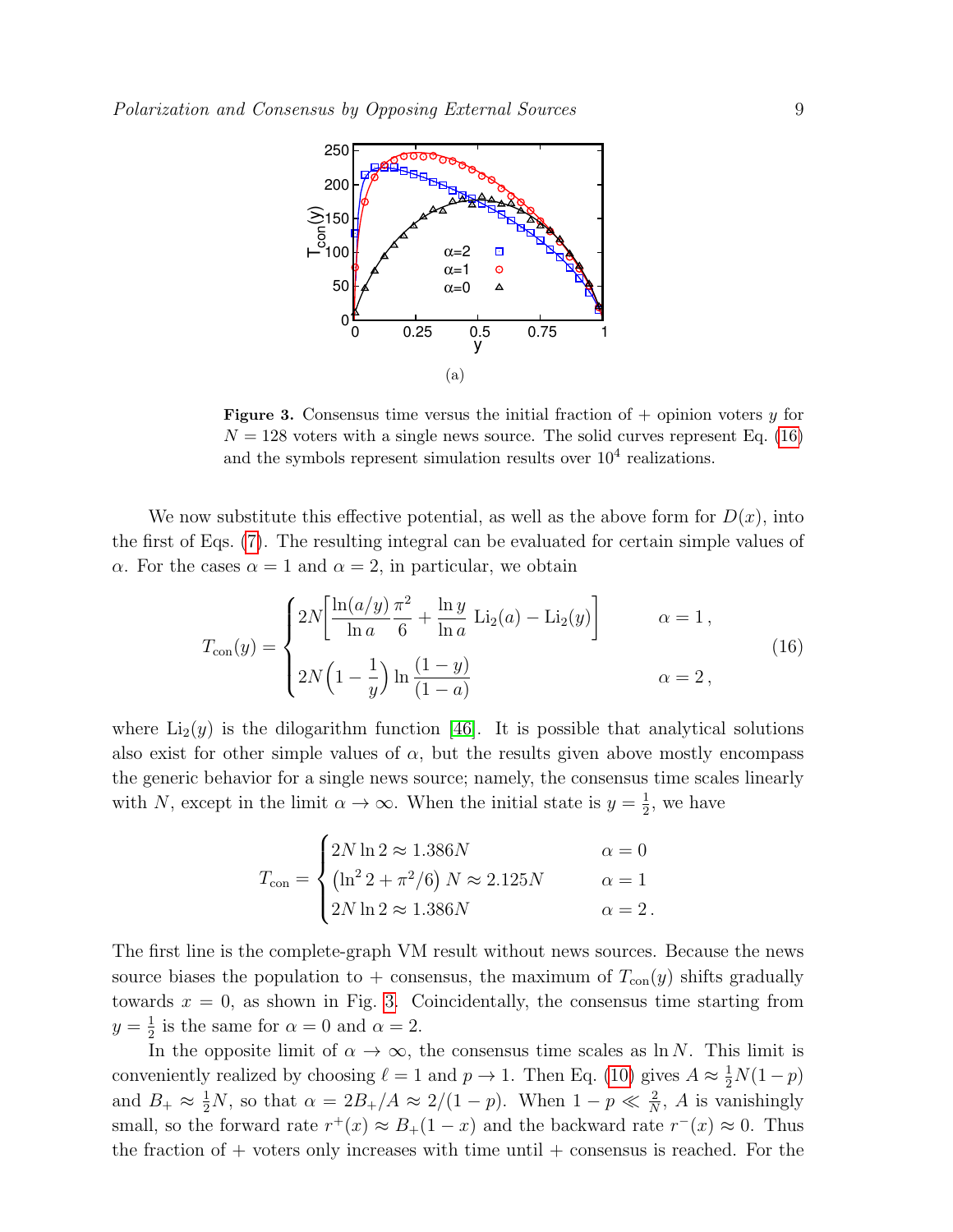initial condition  $x=\frac{1}{2}$  $\frac{1}{2}$ , we determine the consensus time from

$$
T_{\text{con}} = \sum_{x=\frac{1}{2}}^{\frac{1}{N}-\frac{1}{N}} \frac{1}{r^+(x)} = \sum_{x=\frac{1}{2}}^{\frac{1}{N}-\frac{1}{N}} \frac{1}{B_+(1-x)} \simeq 2 \ln N \, .
$$

#### 3.2. Two opposing news sources

We now turn to our main focus of two opposing news sources. To determine the exit probability, as well as the consensus and polarization times, we again need to simplify the form of the drift velocity and the diffusion coefficient in Eq. [\(11\)](#page-6-0). Again, the ratio  $V/D$  is of order 1, except when x is a distance of order  $1/N$  from the boundaries at 0 and 1. The algebra simplifies considerably when we ignore these boundary layers. Following the same procedure as in the previous subsection, the second term in the denominator of  $V/D$  can be neglected when x is in the range  $[a_-, 1 - a_+]$ , with  $a_{\pm} = B_{\mp}/AN$ . In this truncated interval, we may write

$$
V(x) = \frac{[B_+(1-x) - B_x]}{N}
$$
  $D(x) \approx \frac{Ax(1-x)}{2N}$ . (17)

Using this approximation for  $V(x)$  and  $D(x)$ , the effective potential [\(3\)](#page-3-2) becomes

<span id="page-9-1"></span><span id="page-9-0"></span>
$$
\phi(x) = -\ln[x^{\alpha_{+}}(1-x)^{\alpha_{-}}],
$$
\n(18)

with  $\alpha_{\pm} = 2B_{\pm}/A \approx p\ell_{\pm}/(1-p)$ . Thus in the presence of opposing news sources, the density x undergoes diffusive dynamics in the (generally) asymmetric logarithmic potential well [\(18\)](#page-9-0). Because of this well, the consensus time can be much longer than in the case of no news sources, as we would naively expect. However, because the potential at the interval boundaries depends logarithmically on N, the consensus time grows only algebraically, rather than exponentially, with N.

3.2.1. Symmetrically connected news sources For simplicity, first consider equally connected news sources and define the common link density as  $\ell \equiv \ell_{\pm}$ . Now the parameter that quantifies the effectiveness of the news sources is  $\alpha = \alpha_{\pm} \approx p\ell/(1 - p)$ , while the effective potential simplifies to  $\phi(x) = -\alpha \ln [x(1-x)]$ . Moreover, the relevant range of x is  $a \le x \le 1 - a$ , where  $a_+ = a_- \equiv a = \alpha/(2N)$ .

To obtain the exit probability, we substitute the symmetrized version of Eq. [\(17\)](#page-9-1) into Eq. [\(5\)](#page-3-3) and evaluate the integral to obtain

<span id="page-9-2"></span>
$$
E_{+}(y) = \frac{1}{2} \left[ 1 - \frac{G_{\alpha}(y)}{G_{\alpha}(a)} \right],
$$
\n(19)

where, for simple rational values of  $\alpha$ ,  $G_{\alpha}$  can be determined analytically. The specific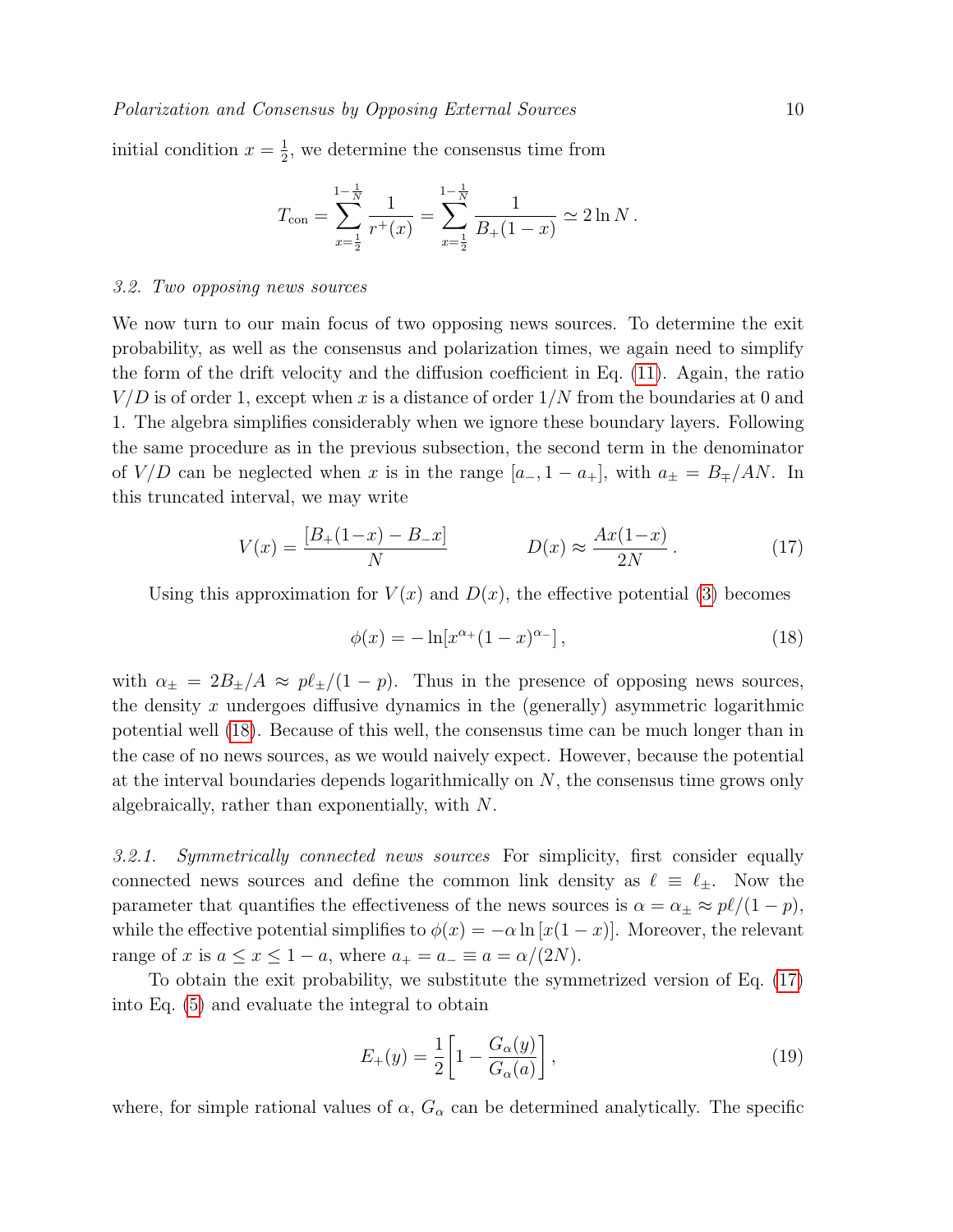examples that we could compute are:

$$
G_{\frac{1}{2}}(y) = \sin^{-1}\sqrt{y} - \frac{\pi}{4}
$$
  
\n
$$
G_1(y) = \ln (y^{-1} - 1)
$$
  
\n
$$
G_{\frac{3}{2}}(y) = \sqrt{y(1 - y)^{-1}} - \sqrt{y^{-1}(1 - y)}
$$
  
\n
$$
G_2(y) = y^{-1} - (1 - y)^{-1} + \ln (y^{-1} - 1)^2.
$$

By plotting these expressions, we find that the exit probability has an anti-sigmoidal shape for  $\alpha > 0$  (Fig. [4\)](#page-10-0). This behavior reflects the opposing role of the two news sources. If the initial density of the system is  $y \neq \frac{1}{2}$  $\frac{1}{2}$ , the news sources tend to drive the opinions to the politically polarized state of  $y = \frac{1}{2}$  $\frac{1}{2}$  before consensus is reached. Consequently, the exit probability becomes nearly independent of the initial condition as the news sources become more effective, i.e.,  $\alpha \gg 1$ .



<span id="page-10-0"></span>Figure 4. Exit probability to + consensus versus y for  $N = 128$  voters with opposing and symmetrically linked news sources. Equation [\(19\)](#page-9-2) gives the curves and the symbols correspond to simulations over  $10<sup>4</sup>$  realizations.

For the consensus time, we again substitute the symmetrized form of Eq. [\(17\)](#page-9-1) into the first of Eqs. [\(7\)](#page-4-1) and evaluate the integral to give

<span id="page-10-1"></span>
$$
T_{\text{con}}(y) = N \left[ H_{\alpha}(a) - H_{\alpha}(y) \right] \tag{20}
$$

where, once again,  $H_{\alpha}$  can be determined explicitly for certain rational values of  $\alpha$ :

$$
H_{\frac{1}{2}}(y) = -4 \sin^{-1} \sqrt{y} \sin^{-1} \sqrt{1-y},
$$
  
\n
$$
H_1(y) = -\ln[y(1-y)] ,
$$
  
\n
$$
H_{\frac{3}{2}}(y) = \frac{(2y-1)}{\sqrt{4y(1-y)}} \left[ \sin^{-1} \sqrt{y} - \sin^{-1} \sqrt{1-y} \right] ,
$$
  
\n
$$
H_2(y) = \frac{1}{6} \left[ y^{-1} (1-y)^{-1} - 2 \ln[y(1-y)] \right] .
$$

We can determine the  $N$  dependence of the consensus time from the large- $N$ behavior of the functions  $H_{\alpha}(a)$  with  $a = \alpha/(2N)$ . The dominant contribution for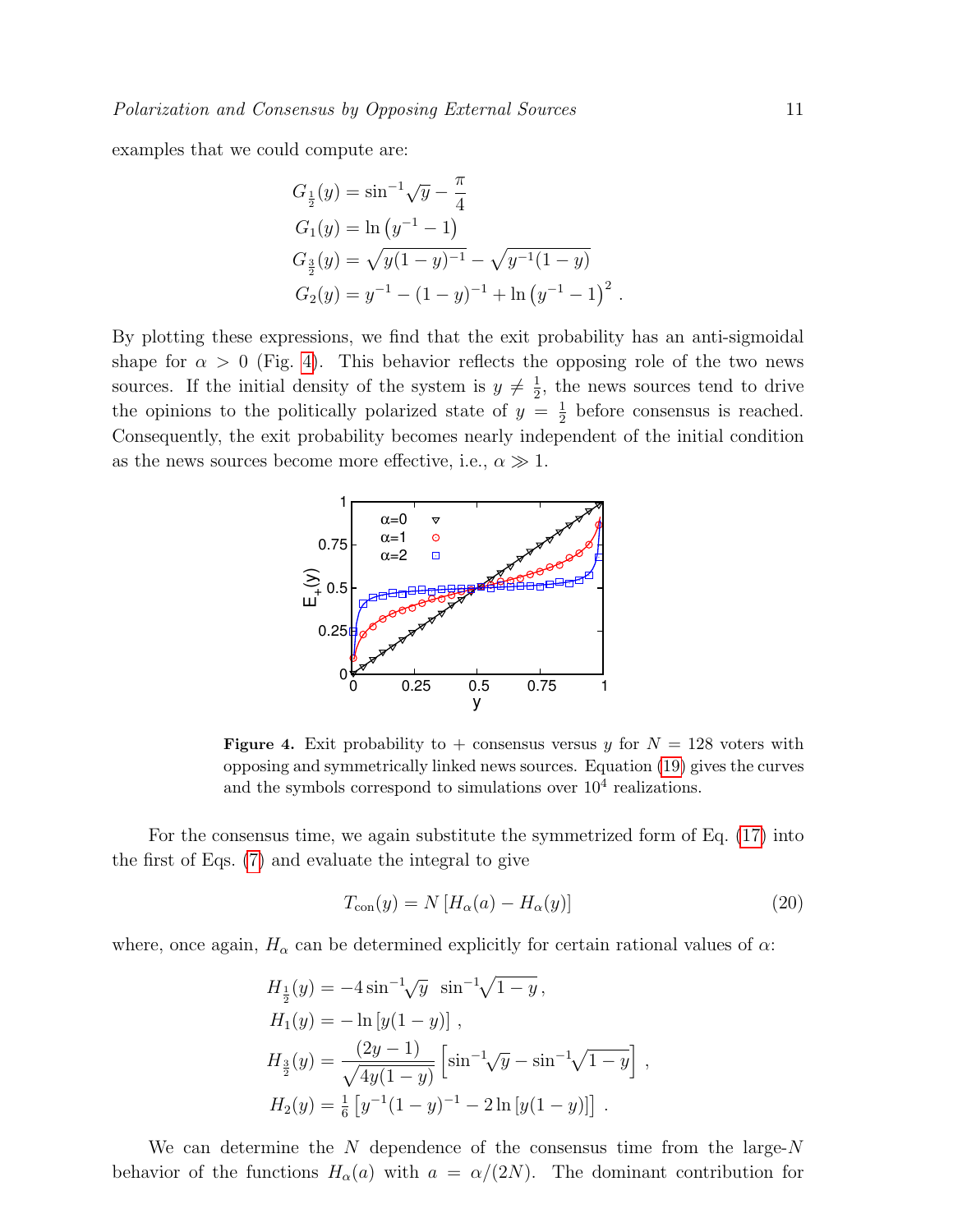large N arises from the term  $H_{\alpha}(a)$  with  $a \to 0$ :

<span id="page-11-0"></span>
$$
H_{\frac{1}{2}}(a) \sim a^{1/2}
$$
  
\n
$$
H_1(a) \sim -\ln a
$$
  
\n
$$
H_{\frac{3}{2}}(a) \sim a^{-1/2}
$$
  
\n
$$
H_2(a) \sim a^{-1}.
$$

Using  $a = \alpha/2N$  and combining the above results with Eq. [\(20\)](#page-10-1), we find

$$
T_{\text{con}} \sim \begin{cases} N & 0 \le \alpha < 1, \\ N \ln N & \alpha = 1, \\ N^{\alpha} & \alpha > 1. \end{cases}
$$
 (21)

Equation [\(21\)](#page-11-0) is one of our major results.



<span id="page-11-1"></span>**Figure 5.** (a) Consensus time versus y. Equation [\(20\)](#page-10-1) gives the curves and symbols represent simulations results for  $N = 128$  voters over  $10^4$  realizations. (b) Consensus time versus N. The curves again represent the predictions from Eq. [\(20\)](#page-10-1). We fix  $\ell = 1$  and use  $\alpha = p/(1 - p)$  to specify p for a given  $\alpha$  value. (c) Consensus time exponent versus p for two  $\ell$  values. The symbols represent simulation results and the curves are predictions from Eq. [\(21\)](#page-11-0).

Our simulation results are consistent with these predictions (Fig. [5\)](#page-11-1). A striking feature of Fig. [5\(](#page-11-1)a) is that the consensus time increases dramatically when  $\alpha$  increases from 1 to 2. This behavior reflects the different N dependences of the consensus time for  $\alpha < 1$  and  $\alpha \geq 1$  in Eq. [\(21\)](#page-11-0). Our estimates for the consensus time exponent for various combinations of p and  $\ell$  are given in Fig. [5\(](#page-11-1)c). We determine the exponent by extrapolating local slopes of  $\ln T_{\text{con}}$  versus  $\ln N$  based least-squares fits of subsets of successive data points. For each p and  $\ell$ ,  $\alpha$  is given by  $\alpha = p\ell/(1 - p)$ . The sudden increase in the exponent value at the two distinct  $p$  values corresponds to the transition at  $\alpha = 1$  predicted by [\(21\)](#page-11-0).

There are two natural ways that the news sources are connected to voters: (i) random connections, and (ii) disjoint connections. In the first case, a voter may be connected to zero, one, or two news sources, while in the latter, a voter may be connected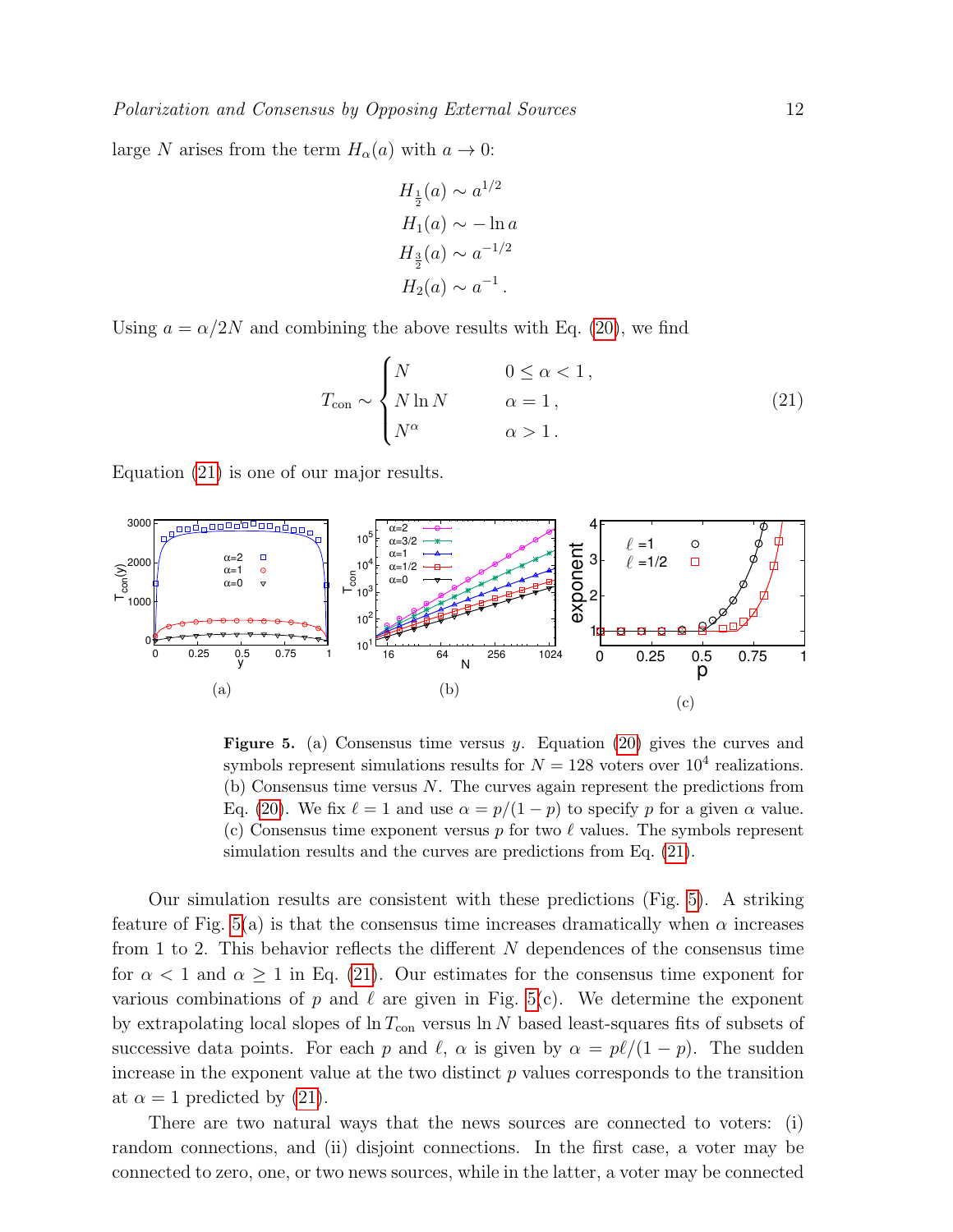to either zero or one news source. For the same link densities between the news sources and voters, we found negligible differences in our results for the exit probability and the consensus and polarization times. The simulation results presented here are for the case of random connections.

We can understand the N and  $\alpha$  dependences of the consensus time in a simple way in terms of the effective potential [\(18\)](#page-9-0). According Kramers' theory [\[48\]](#page-28-17), the time to reach the boundaries at a and at  $1 - a$  are proportional to  $\exp[\phi(a)]$  and to  $\exp[\phi(1 - a)]$ , respectively, while the potential at these two points scales as  $\alpha \ln N$ . Consequently  $T_{\text{con}} \sim N^{\alpha}$  for  $\alpha > 1$ . For  $\alpha < 1$ , the effect of the logarithmic potential is subdominant with respect to fluctuations [\[49\]](#page-28-18), and it is the latter drive the system to consensus, leading to  $T_{\text{con}} \sim N$ .

We now determine the polarization time. Substituting the symmetric forms of the drift and diffusion coefficients from Eq. [\(17\)](#page-9-1) into the second of Eq. [\(7\)](#page-4-1) and evaluating the integral, which can be done for certain simple values of  $\alpha$ , we obtain:

$$
\int 4N\left(\frac{\pi}{4} - \sin^{-1}\sqrt{y}\right)\left(\frac{\pi}{4} + \sin^{-1}\sqrt{y} - 2\sin^{-1}\sqrt{a}\right) \qquad \alpha = \frac{1}{2},
$$

$$
\alpha = \frac{1}{2},
$$
  
\n
$$
\alpha = \frac{1}{2},
$$
  
\n
$$
\alpha = 1,
$$
  
\n
$$
\alpha = 1,
$$
  
\n
$$
\alpha = 1,
$$

$$
\begin{aligned}\n\alpha &= \frac{N(2y-1)}{\sqrt{y(1-y)}} \left[ \sin^{-1} \sqrt{a} - \sin^{-1} \sqrt{y} - (1-2a) \sqrt{a(1-a)} \right] \\
\alpha &= \frac{3}{2} \,, \\
\frac{1}{3} N \left\{ 2 + 2 \ln[2(1-y)] - \frac{1}{1-y} - a^2 (3-2a) \left[ \frac{1-2y}{y(1-y)} + 2 \ln \frac{(1-y)}{y} \right] \right\} \\
\alpha &= 2 \,. \n\end{aligned}
$$

$$
\left\{ \frac{1}{3}N \left\{ 2 + 2\ln[2(1-y)] - \frac{1}{1-y} - a^2(3-2a) \left[ \frac{1-2y}{y(1-y)} + 2\ln\frac{(1-y)}{y} \right] \right\} \right\} \qquad \alpha = 2.
$$
\n(22)

The main qualitative feature of  $T_{pol}(y)$  is that it is maximal for  $y \to 0$  and decreases to 0 as  $y \to \frac{1}{2}$ . The N dependence of the maximal polarization time may be found by setting  $y = a = \alpha/(2N)$  in Eq. [\(22\)](#page-12-0) and keeping the dominant contribution. This gives:

<span id="page-12-0"></span>
$$
T_{\text{pol}} \simeq \begin{cases} \frac{1}{4}\pi^2 N \approx 2.467N & \alpha = \frac{1}{2}, \\ 2\ln 2N \approx 1.386N & \alpha = 1, \\ N & \alpha = \frac{3}{2}, \\ \frac{1}{3}(1+2\ln 2)N \approx 0.795N & \alpha = 2; \end{cases}
$$

that is, the maximal value of the polarization time scales linearly with N.

However, the polarization time grows faster than linearly in  $N$  for sufficiently small  $\alpha$ , corresponding to weak news sources. To understand the behavior in this limit, it is instructive to consider the extreme limit where each news source is connected to a single voter (Fig. [6\)](#page-13-0). Suppose that the population starts in the − consensus state. At some point, an "informed" voter (the one linked to the  $+$  news source) changes its opinion  $from - to + by interacting with the news source. When this happens, this informed$ voter now disagrees with all its neighbors. From this excited state, subsequent opinion changes are primarily caused by disagreeing voters within the complete graph because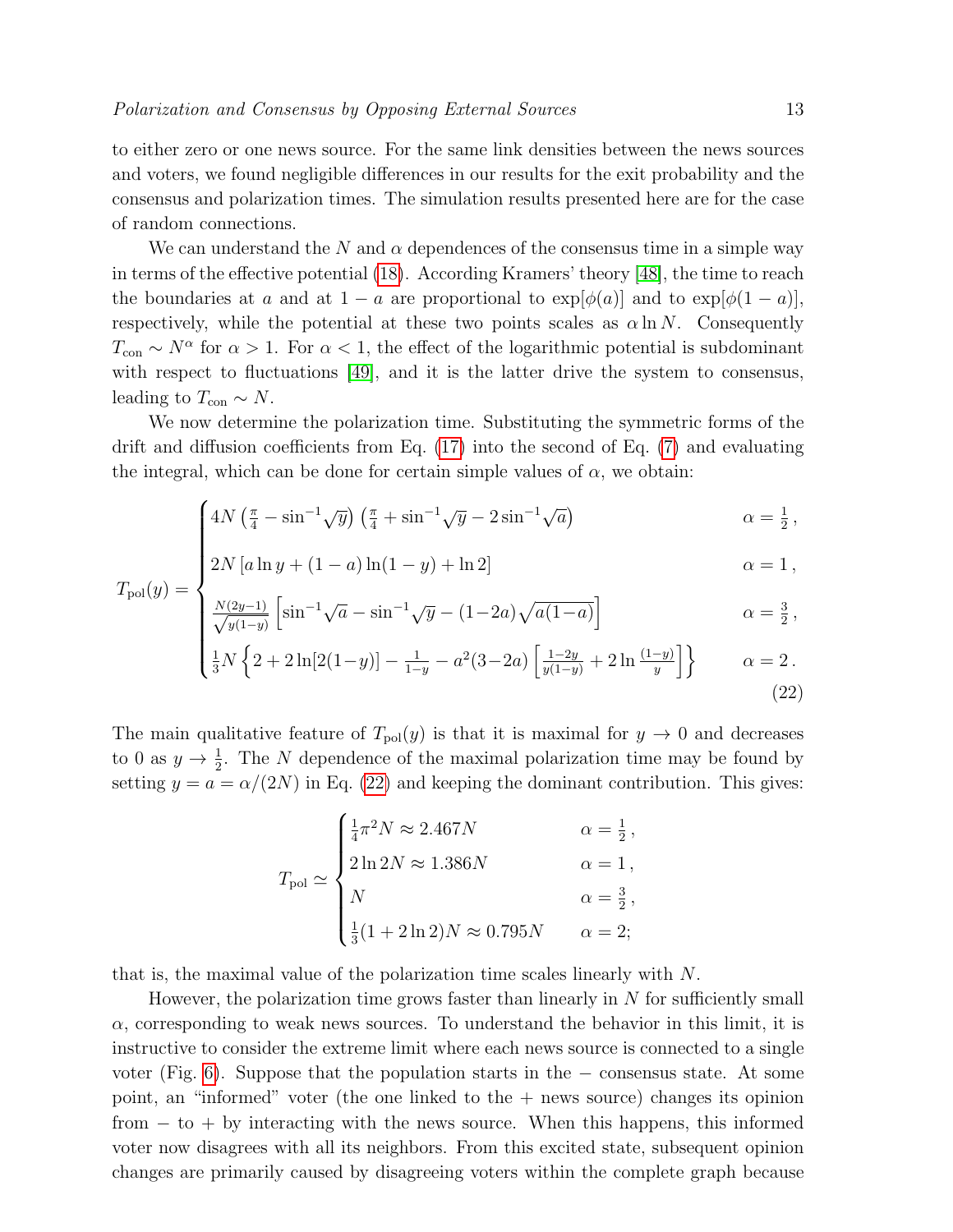

<span id="page-13-0"></span>Figure 6. The three states in the reduced state space of the complete-graph system with a single link from each news source: (a) the initial consensus state  $|0\rangle$ . Active and inactive links are shown in green and magenta. (b) The excited state  $|1\rangle$ , where the single voter linked to the  $+$  news source changes its opinion to + and now disagrees with all its  $N-1$  neighbors, leading to many active links. (c) The final polarized state  $|F\rangle$ ; here the active links are not shown.

links between voters are numerous and there is only one link to the news source. Thus the voters undergo classic VM dynamics, as long as there is any disagreement.

Within this picture, we can reduce the dynamics to a three-state space (Fig. [7\)](#page-13-1): the state  $|0\rangle$ , corresponding to – consensus  $(x = 0)$ , in which only the news source influences the voters, the final polarized state  $|F\rangle$   $(x=\frac{1}{2})$  $(\frac{1}{2})$ , and the excited state  $|1\rangle$ , in which one voter in the complete graph has the  $+$  opinion. As indicated in Fig. [6\(](#page-13-0)b), the news source has a negligible influence on this excited state. After this reduction, it is straightforward to compute the time to reach the polarized state  $|F\rangle$  starting from the initial consensus state  $|0\rangle$  by applying first-passage ideas [\[45\]](#page-28-15). Starting from  $|0\rangle$ , the state  $|1\rangle$  is necessarily reached, so the transition probability from  $|0\rangle$  to  $|1\rangle$  equals 1. Similarly,  $E = \frac{2}{\lambda}$  $\frac{2}{N}$  is the probability to reach polarized state  $|F\rangle$  from  $|1\rangle$  by VM dynamics (that is, one + voter initially and  $\frac{N}{2}$  + voters in the final state). This portion of the dynamics coincide with the VM because the news sources play no role.



<span id="page-13-1"></span>Figure 7. The transition rates and transition times in the reduced system.

We define  $T_0$  and  $T_1$  as the first-passage times to reach the polarized state from the initial states  $|0\rangle$  and  $|1\rangle$  respectively. These first-passage times satisfy

<span id="page-13-2"></span>
$$
T_0 = dt_0 + T'_0,
$$
  
\n
$$
T_1 = E\tau + (1 - E)(dt_1 + T_1),
$$
\n(23)

where, from Eq. [\(9\)](#page-5-2),

$$
dt_0 = 1/[r^+(0) + r^-(0)] = 2/\alpha ,
$$
  
\n
$$
dt_1 = 1/[r^+(\frac{1}{N}) + r^-(\frac{1}{N})] \approx 1 ,
$$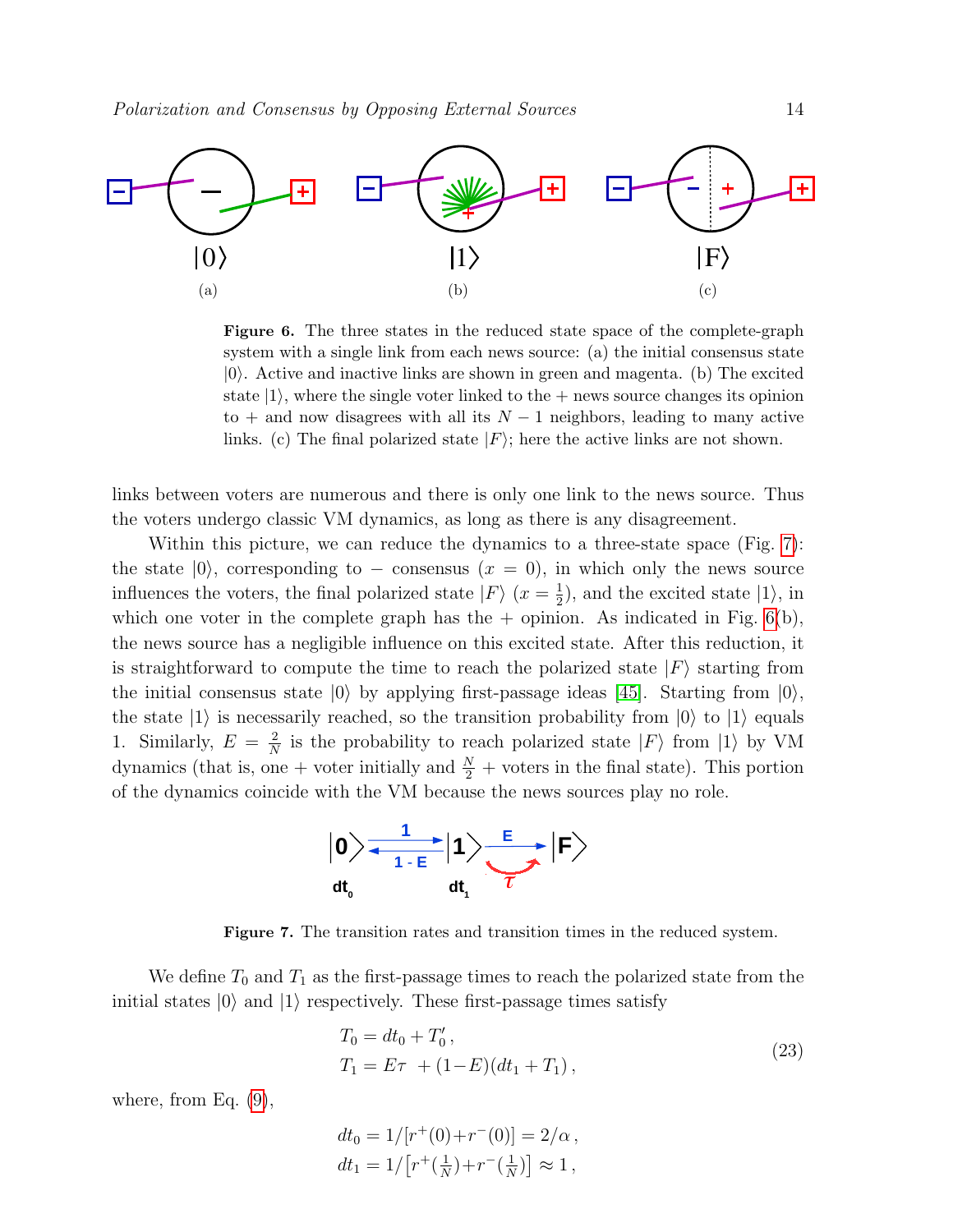are the transition times to leave the states  $|0\rangle$  and  $|1\rangle$ , respectively, and  $\tau = 2N(1-\ln 2)$ is the conditional time to reach the final state  $|F\rangle$  from  $|1\rangle$  by VM dynamics [\(Appendix](#page-25-0) [B\)](#page-25-0). Solving Eqs. [\(23\)](#page-13-2) gives,

<span id="page-14-1"></span>
$$
T_{\text{pol}} \equiv T_0 = \tau + \frac{dt_0}{E} + \frac{(1 - E)dt_1}{E} \approx N\left(\frac{5}{2} - 2\ln 2\right) + \frac{N}{\alpha}.\tag{24}
$$

Thus the polarization time scales linearly with N, unless  $\alpha \to 0$ . This limit of  $\alpha \to 0$ is achieved, for example, when a single link connects the news source to voters. In this case,  $\alpha = p\ell/(1 - p) = p/[N(1 - p)]$ , which gives  $T_{\text{pol}} \sim N^2(1 - p)/p$ .

3.2.2. Asymmetrically connected news sources When the number of links from the two news sources differ, the density x now diffuses in an asymmetric logarithmic potential. To achieve consensus,  $x$  has to surmount one of the potential barriers, either at  $a_$  or at  $1 - a_+$ , with respective barrier heights  $\alpha_+ \ln N$  and  $\alpha_- \ln N$ . Again from Kramers' theory, the dominant contribution to the consensus time scales exponentially in the lowest barrier height, as long as the barrier height grows at least as fast as ln N. Thus the consensus time scales as  $N^{\alpha}$ , with consensus time exponent now given by  $\alpha = \min(\alpha_+, \alpha_-, 1)$ . To test this hypothesis, we show the N dependence of  $T_{\text{con}}$  from simulations in Fig. [8](#page-14-0) for two combinations of unequal link densities. For  $(\alpha_{+}, \alpha_{-}) = (\frac{3}{2}, \frac{1}{2})$  $\frac{1}{2}$ , the consensus time scales linearly with N, while for  $(\alpha_+, \alpha_-) = (\frac{3}{2}, 2)$ , the consensus time scales as  $N^{3/2}$ , as we expect. In the simulations, we fix  $p = \frac{2}{3}$  $rac{2}{3}$  and  $\ell_{+} = \frac{3}{4}$  $\frac{3}{4}$  to give  $\alpha_+ = \frac{3}{2}$  $\frac{3}{2}$ , and then use  $\ell_- = \frac{1}{4}$  $\frac{1}{4}$  to give  $\alpha_-=\frac{1}{2}$  $\frac{1}{2}$  and  $\ell_- = 1$  to give  $\alpha_- = 2$ .



<span id="page-14-0"></span>Figure 8. The consensus time versus  $N$  for voters influenced by two news sources with unequal link densities. The data are from simulations over  $10^4$ realizations. The lines are guides for the eye.

Another basic characteristic of the collective opinion state is its distribution. The opposing nature of the two news sources drives the population to a steady state in the long-time limit. We obtain the steady-state opinion distribution,  $P_{ss}(x) \equiv P(x, t \to \infty)$ , by setting  $\partial P / \partial t = 0$  in the Fokker-Planck equation [\(1b\)](#page-3-4) and then solving. To have a well-posed problem, we need to specify the boundary conditions. The appropriate conditions are reflection at  $x = a_-\text{ and } x = 1 - a_+\text{ because for all } \alpha > 0$ , the endpoints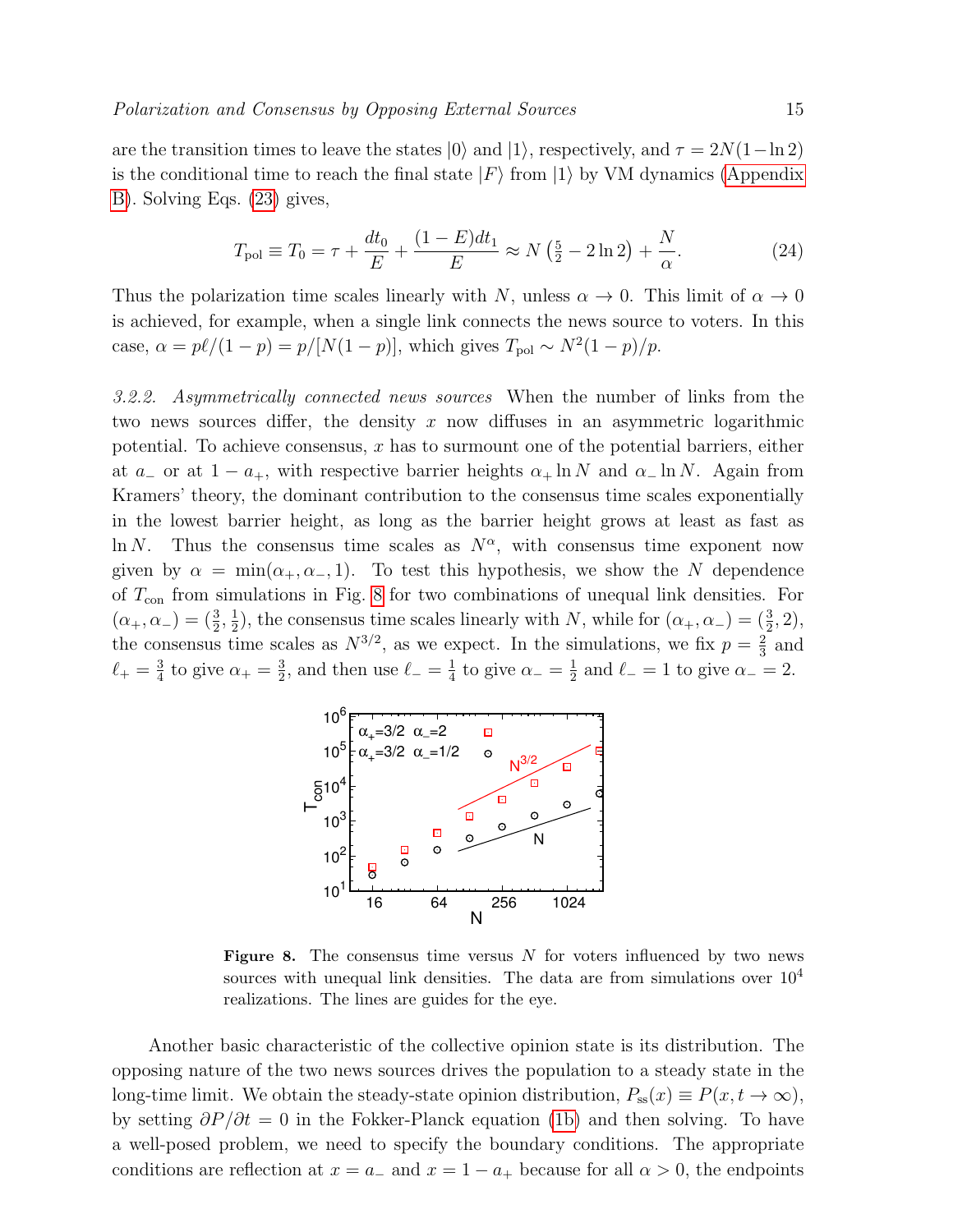

<span id="page-15-2"></span>**Figure 9.** Steady-state distribution of x for 128 voters. The curves are the predictions of Eq. [\(25\)](#page-15-1) and symbols represent simulations.

are not fixed points of the stochastic dynamics. Solving this Fokker-Planck equation and imposing normalization,  $\int_{a_{-}}^{1-a_{+}} P_{ss}(x)dx = 1$ , we obtain

<span id="page-15-1"></span>
$$
P_{\rm ss}(x) = \frac{x^{\alpha_+ - 1}(1 - x)^{\alpha_- - 1}}{B\left[1 - a_+; \alpha_+, \alpha_- \right] - B\left[a_-; \alpha_+, \alpha_- \right]},\tag{25}
$$

where  $B(x; y, z)$  is the incomplete beta function [\[46\]](#page-28-16).

In the symmetric case,  $\ell_{\pm} = \ell$ , this distribution reduces to  $P_{ss}(x) \propto [x(1-x)]^{\alpha-1}$ , which undergoes a bimodal to unimodal transition as  $\alpha$  passes through 1 (Fig. [9\)](#page-15-2). In this figure, we fix  $\ell = 1$  and use  $\alpha = p\ell/(1 - p)$  with appropriate values of p to give  $\alpha = \frac{1}{2}$  $\frac{1}{2}$ , 1, and  $\frac{3}{2}$ , and then evolve the system until the steady state is reached (typically for times greater than 10<sup>6</sup>). When  $\alpha < 1$ , the distribution has maxima at  $x = 0, 1$ . That is, for weak news sources, the population typically remains close to one of the two consensus states. Conversely, for influential news sources  $(\alpha > 1)$  the steady-state distribution has a maximum at  $x = 1/2$ , corresponding to the politically polarized state. In the marginal case of  $\alpha = 1$ , all possible opinion states are equally likely.

#### <span id="page-15-0"></span>4. Voters on a two-clique graph

We now investigate the influence of two opposing news sources when the voters reside on a two-clique graph, with N voters in each clique (Fig. [10\)](#page-16-0). The  $+$  news source connects to random voters on  $C_+$  via  $L_+$  links and the – news source connects to random voters on C<sub>−</sub> via L<sub>−</sub> links. We write  $\ell_{\pm} = L_{\pm}/N$  as the corresponding link densities. To simplify matters, we restrict ourselves to the case of equally connected news sources,  $\ell_+ = \ell_- \equiv \ell$ . However, the voter model on the two-clique graph with unequal-size cliques was very recently investigated in [\[47\]](#page-28-19), where a non-monotonic dependence of the consensus time on interclique density was found. In our symmetric two-clique graph, the voters on different cliques are connected by  $L_0 = N^{\beta}$  interclique links, with  $0 \le \beta \le 2$ . For  $L_0 \to N^2$ , the two cliques together form a complete graph of 2N voters. We focus on the interesting (and realistic) case where the cliques are sparsely interconnected ( $\beta \rightarrow 0$ ).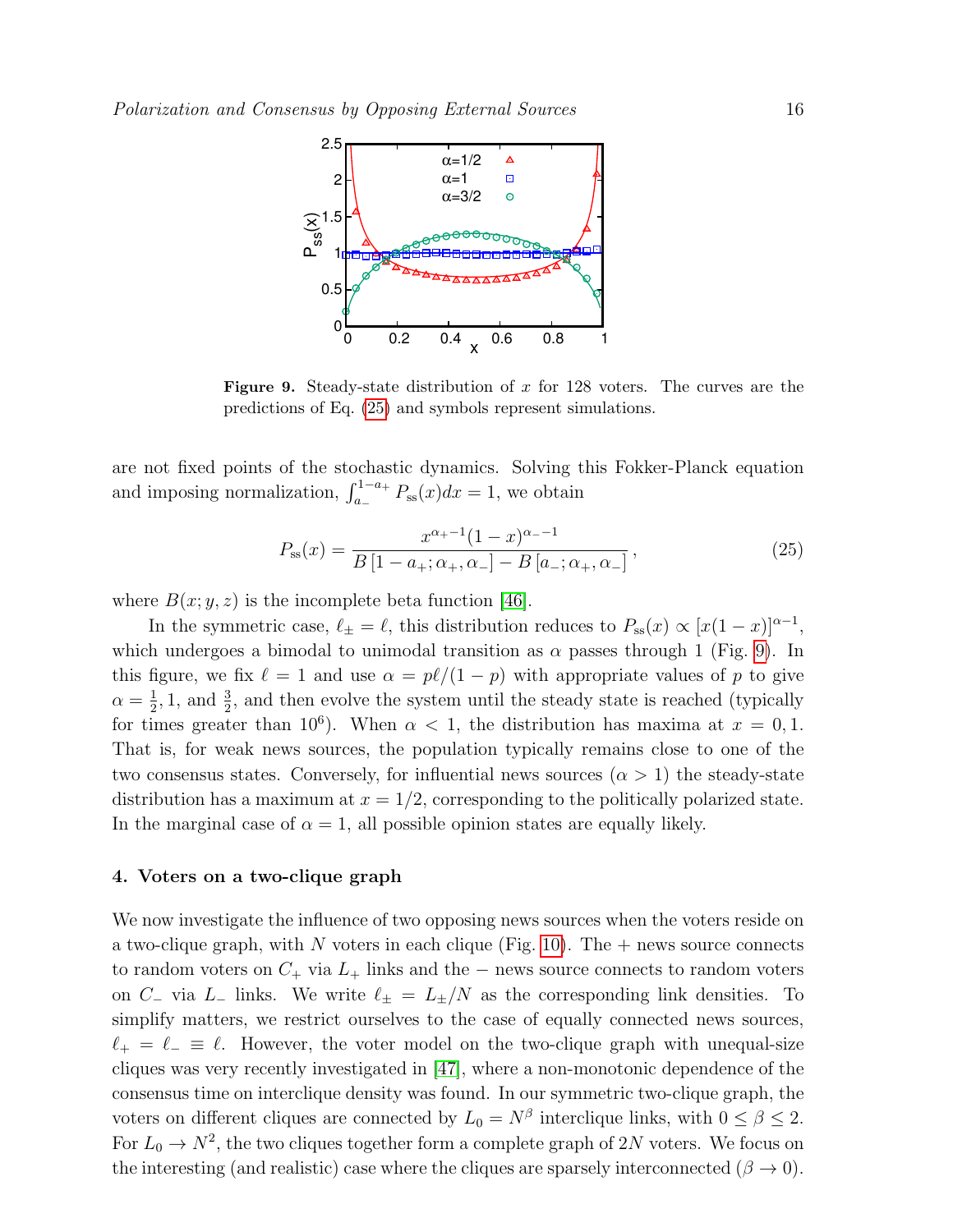

<span id="page-16-0"></span>Figure 10. The two-clique system, with two opposing news sources (squares) and voters (circles). Each clique contains N voters, with  $L_0$  links between cliques  $C_+$  and  $C_-\,$ 

Let  $x_1$  and  $x_2$  denote the fraction of + opinion voters on clique  $C_+$  and  $C_-,$ respectively, at time  $t$ . We represent the state of the system by the clique densities  $(x_1, x_2)$ . Let  $r_i^{\pm}$  $i^{\pm}(x_1, x_2)$  be the rates for  $x_i$  to change by  $\pm \delta x$ . Within the annealed-link approximation, these rates are (see [Appendix A.3](#page-24-0) for details):

$$
r_1^+(x_1, x_2) = \frac{1}{2}A [Nx_1(1-x_1) + \ell_0(1-x_1)x_2] + B(1-x_1)
$$
  
\n
$$
r_1^-(x_1, x_2) = \frac{1}{2}A [Nx_1(1-x_1) + \ell_0 x_1(1-x_2)]
$$
  
\n
$$
r_2^+(x_1, x_2) = \frac{1}{2}A [Nx_2(1-x_2) + \ell_0 x_1(1-x_2)]
$$
  
\n
$$
r_2^-(x_1, x_2) = \frac{1}{2}A [Nx_2(1-x_2) + \ell_0(1-x_1)x_2] + Bx_2
$$
\n(26)

where  $\ell_0 = L_0/N = N^{\beta-1}$  is the number of voters in  $C_+$  that link to a voter in  $C_-$  or vice versa, and the coefficients  $A$  and  $B$  are

<span id="page-16-2"></span><span id="page-16-1"></span>
$$
A = \frac{\ell(1-p)N}{(1-p)(N+\ell_0-1)+p} + \frac{(1-\ell)N}{N+\ell_0-1},
$$
  
\n
$$
B = \frac{\ell pN}{2[(1-p)(N+\ell_0-1)+p]}.
$$
\n(27a)

Ignoring terms of order  $1/N$ , these coefficients reduce to

$$
A \approx \frac{N}{N + \ell_0}, \qquad B \approx \frac{\ell p}{2(1 - p)}.
$$
 (27b)

Let  $P(x_1, x_2) \, \delta x^2$  be the probability for the opinion state of the population to be within a range  $\delta x^2$  about  $(x_1, x_2)$ . Expanding the underlying master equation in a Taylor series to second order gives the two-variable Fokker-Planck equation

$$
\frac{\partial}{\partial t}P(x_1, x_2, t) = \sum_{i=1}^2 \left\{ -\frac{\partial}{\partial x_i} [V_i P] + \frac{\partial^2}{\partial x_i^2} [D_i P] \right\},\tag{28}
$$

where

$$
V_i(x_1, x_2) = [r_i^+(x_1, x_2) - r_i^-(x_1, x_2)]\delta x,
$$
  

$$
D_i(x_1, x_2) = [r_i^+(x_1, x_2) + r_i^-(x_1, x_2)](\delta x^2/2).
$$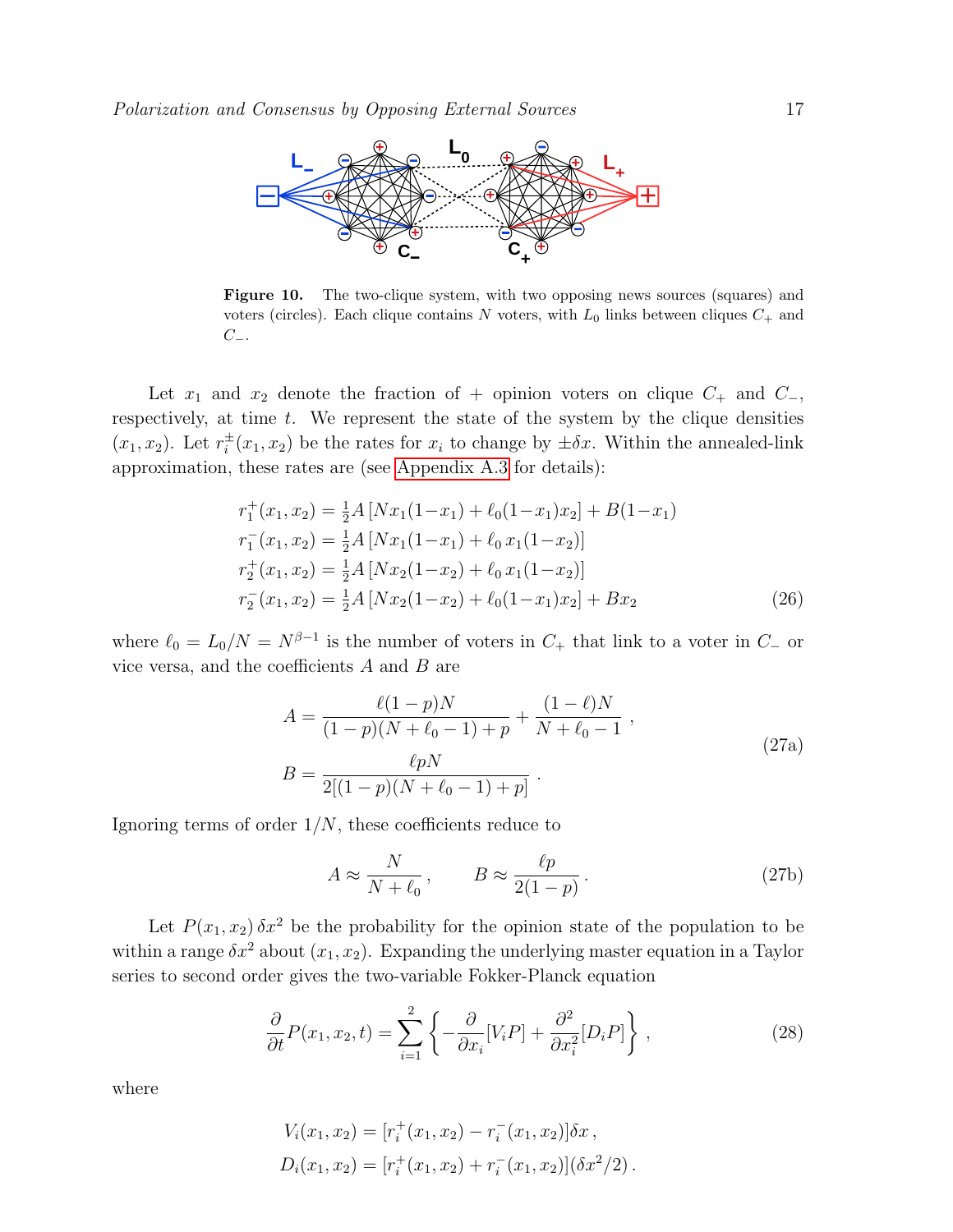

<span id="page-17-0"></span>Figure 11. (a) Typical trajectories for  $x_1$  and  $x_2$  in the two-clique graph with  $N = 128, \beta = 0.5, \text{ and } \alpha = 2 \ (\ell = 1 \text{ and } p = 2/3).$  (b) Distribution of fraction  $x_1$  of + opinion voters on clique  $C_+$  of 128 voters on the two-clique graph, with  $\ell = 1$ .

The coupling between  $x_1$  and  $x_2$  arises because a change in  $x_1$  alters  $V_2$  and  $D_2$ , and vice versa for  $x_2$ . Because of this complication, an analytical approach of the full dynamics appears to be challenging. However, Ref. [\[47\]](#page-28-19) has made progress in this direction.

To make progress, it is helpful to first study the time evolution of the trajectories of  $x_1$  and  $x_2$  for sparsely connected cliques (Fig. [11\(](#page-17-0)a)). The population spends a large fraction of the time in the neighborhood of the state  $(x_1 = 1, x_2 = 0)$ , which we term the maximally polarized (MP) state. The population tends to remain close to the MP state because: (i) the news sources tend to drive the clique opinions to this state, and (ii) the transition time to leave the MP state,

$$
dt_0 = [r_1^+(1,0) + r_1^-(1,0) + r_2^+(1,0) + r_2^-(1,0)]^{-1},
$$

scales as  $N^{1-\beta}$ , which becomes large as  $\beta \to 0$ . These two properties is reflected in the steady-state opinion distribution in each clique (Fig.  $11(b)$ ). As shown in the figure, this distribution becomes more concentrated near  $x_1 = 1$  as either the number of interclique links is reduced or the interactions with news sources become stronger. (By symmetry, the opinion distribution on  $C_$  is concentrated near  $x_2 = 0$ .)

In the limit of sparsely connected cliques, we may again reduce the state space (Fig. [12\(](#page-18-0)a)), analogous to the construction given in Figs. [6](#page-13-0) and [7,](#page-13-1) to determine the consensus time for the complete-graph system. First, note that the  $N^{\beta}$  interclique links are relevant only in the MP state. In all other opinion states, the dynamics is controlled by the  $\frac{1}{2}N(N-1) \gg N^{\beta}$  intraclique links. Thus we can view the system as being comprised of two isolated cliques, with one clique inactive (where all voters agree with the news source) and the other clique, where the voters are not in consensus, active.

Starting in the MP state, suppose that one voter in  $C_+$  changes opinion from  $+$  to  $-$  due to an interaction with a  $-$  voter in  $C_-\$ . The population is now in the excited state  $\left(1-\frac{1}{\lambda}\right)$  $\frac{1}{N}$ , 0) where the – voter in  $C_+$  differs with the rest of its  $N-1$  neighbors. Because interclique links are sparse ( $\beta \rightarrow 0$ ) and the number of intraclique links between voters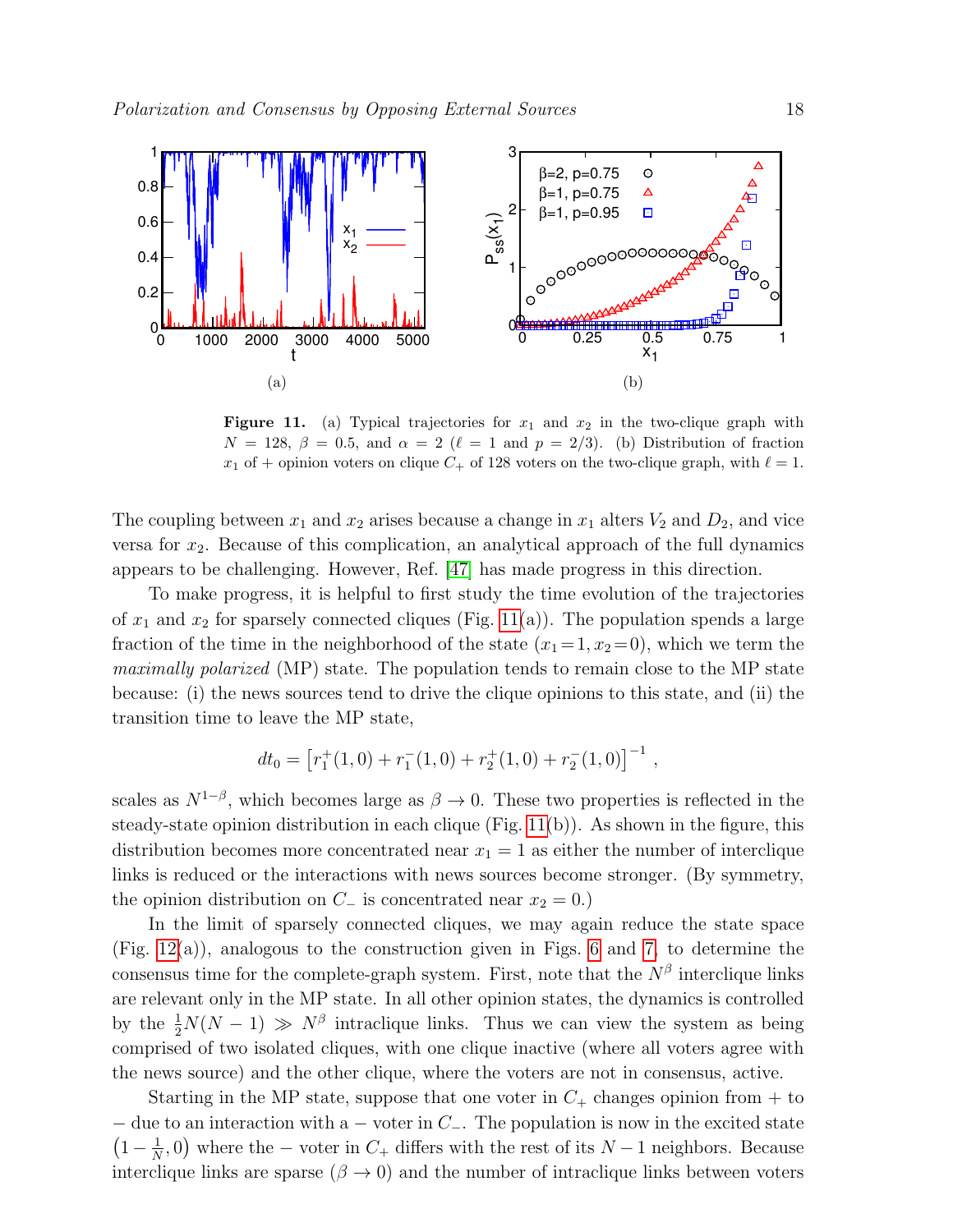

<span id="page-18-0"></span>Figure 12. (a) The reduced states to determine the consensus time for the two-clique graph: (left) the initial maximally polarized state  $|0\rangle$ . (middle) The excited state |1\; in which one voter in clique  $C+$  has changed opinion from + to −. (right) The final consensus state  $|F\rangle$ . (b) Reduced states of the two-clique graph to determine the polarization time: (left) the initial consensus state  $|0\rangle$ . (middle) The excited state  $|1\rangle$ , in which one voter in clique  $C+$  has changed opinion from  $-$  to  $+$ . (right) The final maximally polarized state  $|F\rangle$ .

with differing opinions in  $C_+$  is of order N, the opinion dynamics is driven by the latter class of links. For the active clique  $C_{+}$ , there are two possible outcomes starting from the excited state  $\left(1-\frac{1}{N}\right)$  $\frac{1}{N}$ , 0). Either  $C_+$  returns to + consensus (and the full system returns to the MP state) or  $C_+$  reaches – consensus. We again visualize the MP state  $(1,0)$  as  $|0\rangle$ , the excited state  $\left(1-\frac{1}{N}\right)$  $\frac{1}{N}$ , 0) as  $|1\rangle$ , and the – consensus state  $(0,0)$  as the final state  $|F\rangle$  (Fig. [12\(](#page-18-0)a)). With these reduced states, we obtain the consensus time by the same calculation as that given in the previous subsection to determine the polarization time for the complete graph.

Starting from the state  $|0\rangle$ , the system moves to state  $|1\rangle$  after a transition time  $dt_0 = N^{1-\beta}$ . The time to reach the final consensus state starting from  $|0\rangle$  satisfies

$$
T_0 = dt_0 + T_1. \t\t(29a)
$$

where  $T_1$  is the time to reach consensus from the initial state  $|1\rangle$ . Substituting the state  $|1\rangle$  densities  $(x_1, x_2) = \left(1 - \frac{1}{N}\right)$  $\frac{1}{N}$ , 0) into the rates [\(26\)](#page-16-1), the transition time to leave state  $|1\rangle$  is  $dt_1 \approx (1 + \ell_0)^{-1}$ . Starting from  $|1\rangle$ , the probability for the active clique to reach the state  $|2\rangle$  is  $E = 1 - E_+(1 - \frac{1}{N})$  $\frac{1}{N}$ , with  $E_+(y)$  given in Eq. [\(14\)](#page-7-1). We also define the mean conditional time to reach  $|2\rangle$  from  $|1\rangle$  as  $\tau$ . Then  $T_1$  satisfies

<span id="page-18-1"></span>
$$
T_1 = E\tau + (1 - E)(dt_1 + T_0). \tag{29b}
$$

Solving these equations gives

$$
T_0 \equiv T_{\text{con}} = \tau + \frac{dt_0}{E} + \frac{(1 - E)dt_1}{E} \,. \tag{30}
$$

In the limit  $\beta \to 0$ ,  $\tau$  is subdominant (see [Appendix C\)](#page-26-0) and  $dt_1 \ll dt_0$ , so that the third term is also subdominant. Thus keeping only the dominant term  $dt_0/E$ , the consensus time has scaling behavior: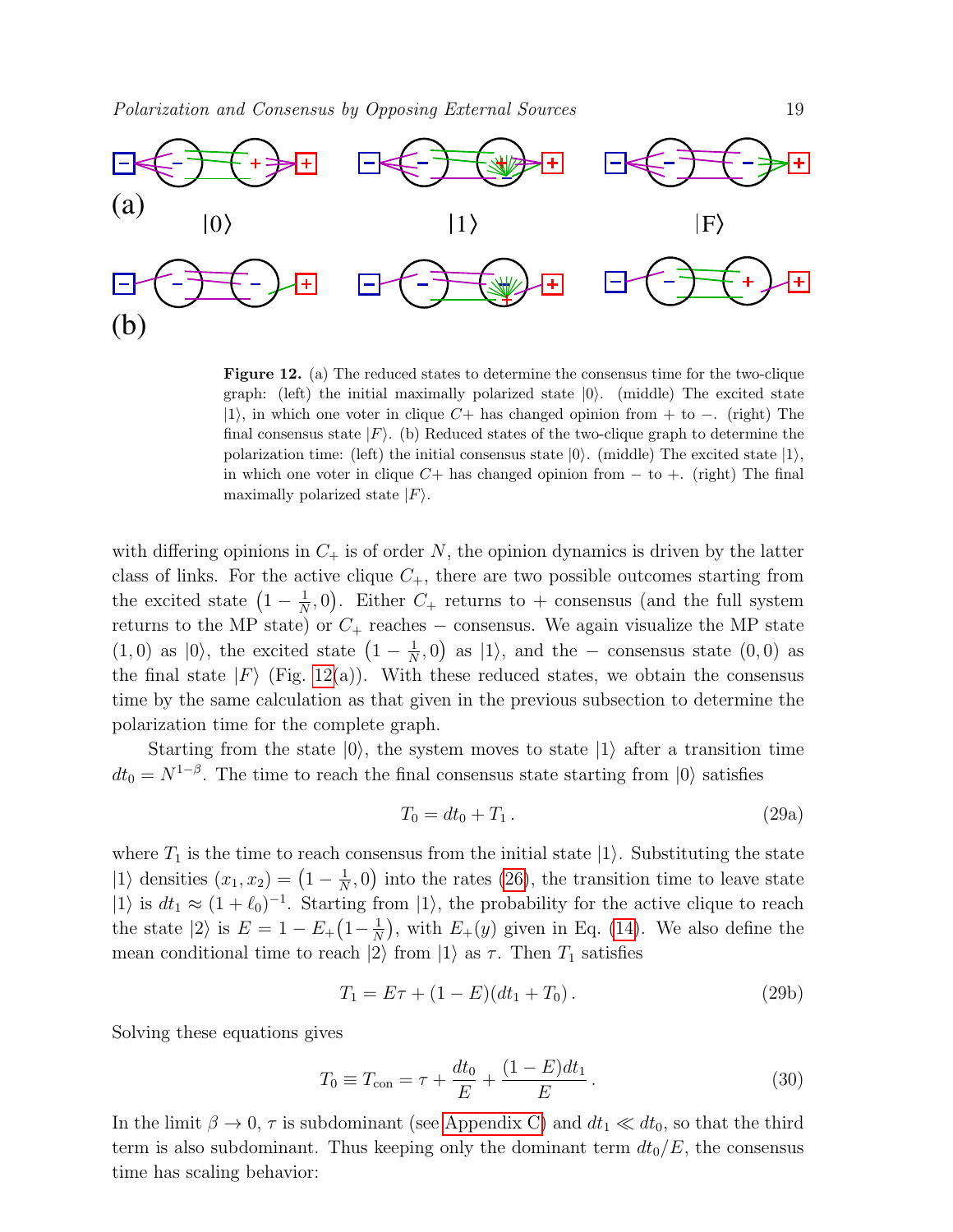<span id="page-19-1"></span>
$$
T_{\text{con}} \sim \begin{cases} N^{2-\beta} & \alpha < 1, \\ N^{2-\beta} \ln N & \alpha = 1, \\ N^{1+\alpha-\beta} & \alpha > 1. \end{cases}
$$
 (31)

The consensus time exponent increases as interclique links become more rare and also as the influence of news sources increases beyond  $\alpha \geq 1$  (Fig. [13\(](#page-19-0)a)). The data in this figure corresponds to fixed  $\beta = \frac{1}{2}$  $\frac{1}{2}$  and  $\ell = 1$ , and p is varied to give the  $\alpha$  values shown. Figure [13\(](#page-19-0)b) shows the consensus time exponent as a function of p for fixed  $\ell$ , as well as the comparison with our basic prediction Eq.  $(31)$ . Our results for the consensus time are consistent with previous studies [\[47,](#page-28-19) [50\]](#page-28-20) of the VM on the two-clique graph.



<span id="page-19-0"></span>**Figure 13.** (a) Consensus time versus  $N$  for voters on a two-clique graph. The solid lines give  $dt_0/E$  from Eq. [\(30\)](#page-18-1) and the symbols represent simulations over  $10<sup>3</sup>$  realizations. (b) Consensus time exponent as a function of p. The symbols are the simulation results and the curves are the predictions of Eq. [\(31\)](#page-19-1).

For the polarization time, we again use a reduced state-space approach, analogous to that developed to derive Eq. [\(24\)](#page-14-1) for the complete-graph system. For concreteness and simplicity, we start the system in the  $-$  consensus state  $(0,0)$  (Fig. [12\(](#page-18-0)b)) and determine the time to reach the  $(1,0)$  MP state in the interesting limit of weak news sources and weak intraclique connections. We now denote the  $(0, 0)$  consensus state as  $|0\rangle$ , the excited state  $\left(\frac{1}{N}\right)$  $(\frac{1}{N}, 0)$ , where a single voter in clique  $C_+$  has changed opinion, as  $|1\rangle$ , and the MP state as  $|F\rangle$ , respectively (Fig. [7\)](#page-13-1). In state  $|0\rangle$ , the opinion change that leads to state  $|1\rangle$  is caused only by the link between a voter and the  $+$  news source. In  $|1\rangle$ , subsequent opinion changes occur by classic VM dynamics because interclique links significantly outnumber all other links and the effect of the latter can be ignored.

Referring to Fig. [12\(](#page-18-0)b), let  $dt_0$  and  $dt_1$  denote the transition times out of the states  $|0\rangle$  and  $|1\rangle$  respectively. These transition times are the inverse of the sum of the rates out of these states. To obtain  $dt_0$  we substitute  $(x_1, x_2) = (0, 0)$  into the rates [\(26\)](#page-16-1) and obtain, after straightforward steps,  $dt_0 = 2(1 - p)/p\ell$ . Similarly for  $dt_1$ , we substitute  $(x_1, x_2) = \left(\frac{1}{N}\right)$  $\frac{1}{N}$ , 0) into [\(26\)](#page-16-1) and ultimately obtain  $dt_1 \approx 1$  for large N and  $\ell \to 0$ . Let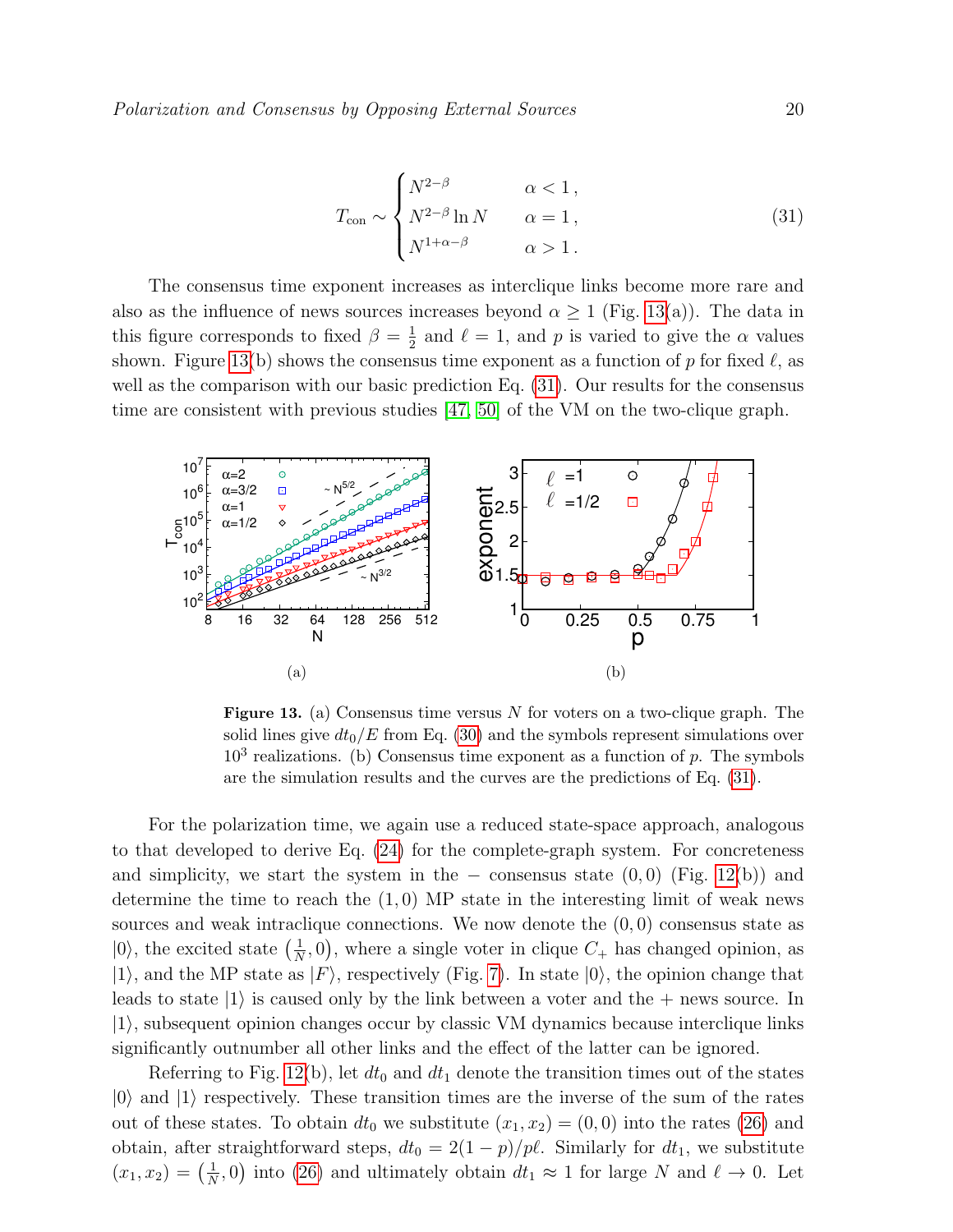E denote the exit probability to reach  $|F\rangle$  starting from  $|1\rangle$  without reaching  $|0\rangle$ ; thus  $1-E$  is the probability to reach  $|0\rangle$  without reaching  $|F\rangle$ . Because the opinions evolve according to the classic VM dynamics when the system is in state  $|1\rangle$ ,  $E = 1 - \frac{1}{N}$  $\frac{1}{N}$  and the conditional time to reach  $|2\rangle$  from  $|1\rangle$  is  $\tau = 2N$ , [\(Appendix C\)](#page-26-0). Let  $T_0$  and  $T_1$  be the first-passage times to  $|F\rangle$  starting from the initial states  $|0\rangle$  and  $|1\rangle$ . These first-passage times again satisfy Eqs. [\(23\)](#page-13-2) whose solution now is

<span id="page-20-1"></span>
$$
T_{\text{pol}} = \tau + \frac{dt_0}{E} + \frac{(1 - E)dt_1}{E} \approx 3N + \frac{2N}{\alpha} \,. \tag{32}
$$

The main message from this result is that as soon as the news sources connect to a non-vanishing fraction of the population, the polarization time is of order  $N$ , and is generally much smaller that the consensus time when  $\alpha$  is large.

# <span id="page-20-0"></span>5. Summary

We introduced an opinion dynamics model where individuals that change their opinions by VM dynamics are also influenced by two fixed and opposing news sources. Our model is motivated by the current polarized political state in Europe and the US [\[51–](#page-29-0) [57\]](#page-29-1), as well as by the recent emergence of biased news sources that promulgate fixed political viewpoints [\[58–](#page-29-2)[60\]](#page-29-3). Our interest was to investigate the consequences of political polarization, which seem to be largely influenced by these types of news sources. In the VM framework, the two news sources are zealots that never change their opinion, but which influence the opinions of individual voters. Voters, on the other hand, may consult either news sources or neighboring voters to update their opinion state. The strength of the news sources is quantified by a single parameter  $\alpha$ , which encapsulates their degree of connection to the population and the relative likelihood that a voter consults a news source rather than a fellow voter. We developed a general framework to understand the rich dynamics of this model.

Our modeling relies on using highly idealized social networks. The two examples that we studied were the complete graph of N voters and, more realistically, the twoclique graph with  $N$  voters in each clique. The primary reason for this extreme level of idealization is to formulate analytically tractable models. In the complete graph, the news sources connect either to disjoint or to random voters; both subcases gave virtually identical results. In the two-clique graph, each news source connects to voters in disjoint cliques. With this modeling perspective, we can understand many properties of the opinion dynamics analytically. The analytical approach also allows us to develop insights that would be extremely difficult to reach through numerical simulations of our model on realistic social networks.

We studied basic characteristics of the collective opinion state including: the exit probability, the consensus time, and the polarization time. Generally, the consensus time increases while the polarization time decreases as the news sources becomes more influential. This behavior can be understood in terms of a diffusion-like picture for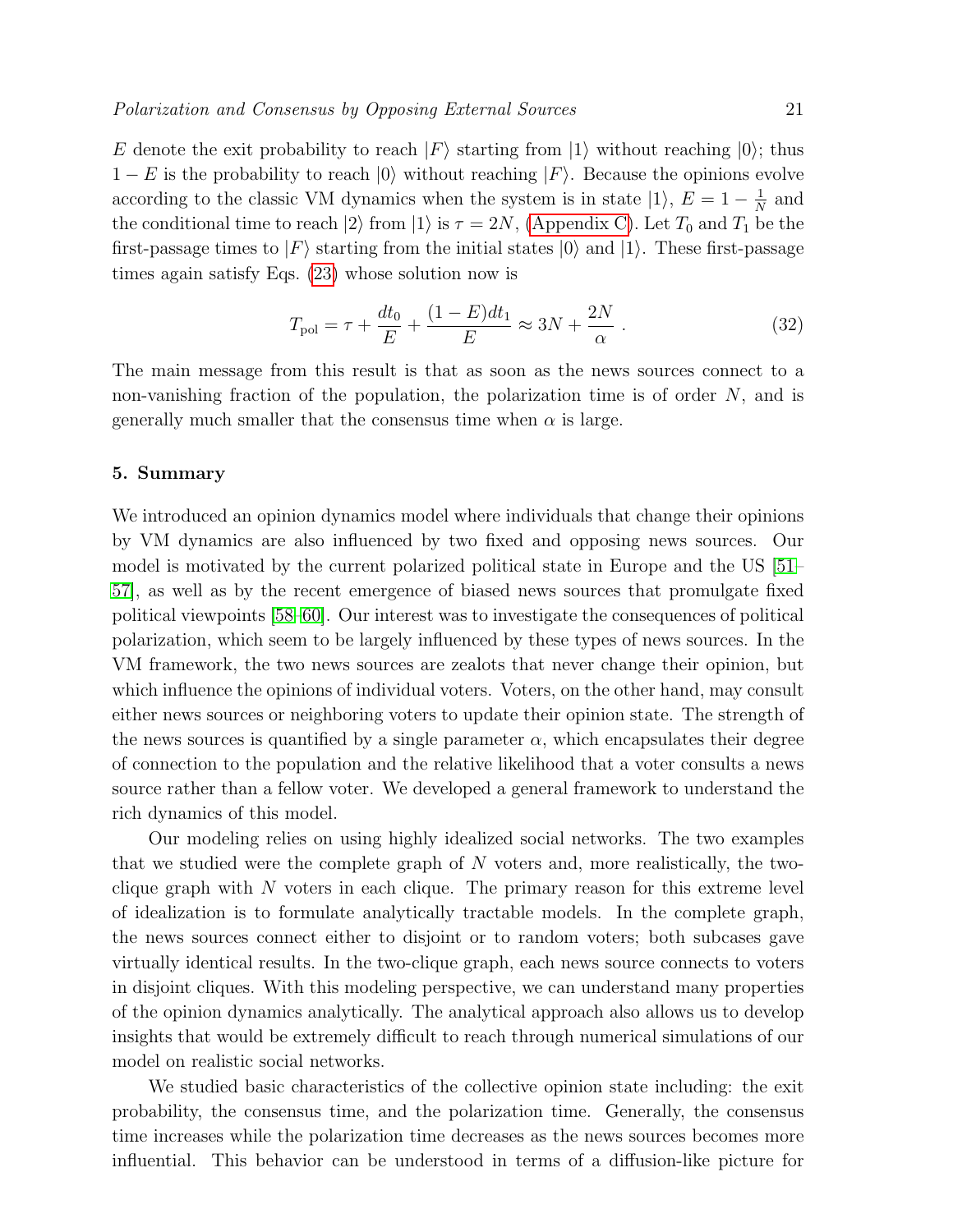the opinion evolution. For the complete graph, the fraction  $x$  of  $+$  voters can be viewed as an effective particle that undergoes convection-diffusion in the interval [0, 1] in the presence of an effective potential. Reaching consensus corresponds to the effective particle surmounting the potential barriers near  $x = 0$  or  $x = 1$ , while reaching the polarized state corresponds to the effective particle being pushed to the minimum of the potential. This potential picture explains why the consensus time is much longer than the polarization time. This disparity was also reflected in the steady-state opinion distribution, which undergoes a transition from a bimodal to a unimodal state as the influences of news sources is increased.

The existence of an effective potential implies that the magnetization, namely, the difference in the fraction of  $+$  and  $-$  voters, is not conserved by the dynamics. In previous studies of variants of the VM with non-conserved magnetization, the consensus time was found to grow faster than any power law in  $N$  (see, e.g., [\[28,](#page-28-1) [29,](#page-28-2) [31\]](#page-28-4)). In constrast, in this work the effective potential at the boundaries scales logarithmically in N, which leads to a power-law dependence of the consensus time on  $N$ , with a nonuniversal exponent.

We also found that voters on a two-clique graph are driven to a maximally polarized state in which voters on two different cliques independently reach unanimity but in opposite opinion states. The driving mechanism towards this state becomes stronger either when the number of interclique links is reduced or when the influence of news sources is increased. Weakly interconnected societies are very common around us because of social segregation, geopolitics (e.g., countries, states, etc.), and cultural differences (language, religion, etc.). All of these factors contribute to political polarization, and our modeling seems to capture an essence of this phenomenology. It would be worthwhile to allow the network itself to evolve to mimic the feature that societies are currently tending to increased fractionation.

We thank Mirta Galesic for helpful discussions and also gratefully acknowledge NSF financial support from grant DMR-1608211.

# Appendix A. Transition rates

To determine the transition rates  $r^{\pm}(x)$ , we need: (a) the elemental time step  $\delta t$  for a single update, and (b) the probabilities  $q^{\pm}(x)$  for x to change by  $\pm \delta x$  in an update. In terms of these quantities, the rates  $r^{\pm}(x)$  are

<span id="page-21-0"></span>
$$
r^+(x) = \frac{q^+(x)}{\delta t}, \qquad r^-(x) = \frac{q^-(x)}{\delta t}.
$$
 (A.1)

The probability for x to not change in an update is  $1 - [r^+(x) + r^-(x)]\delta t = 1 - q^+(x)$  $q^-(x)$ .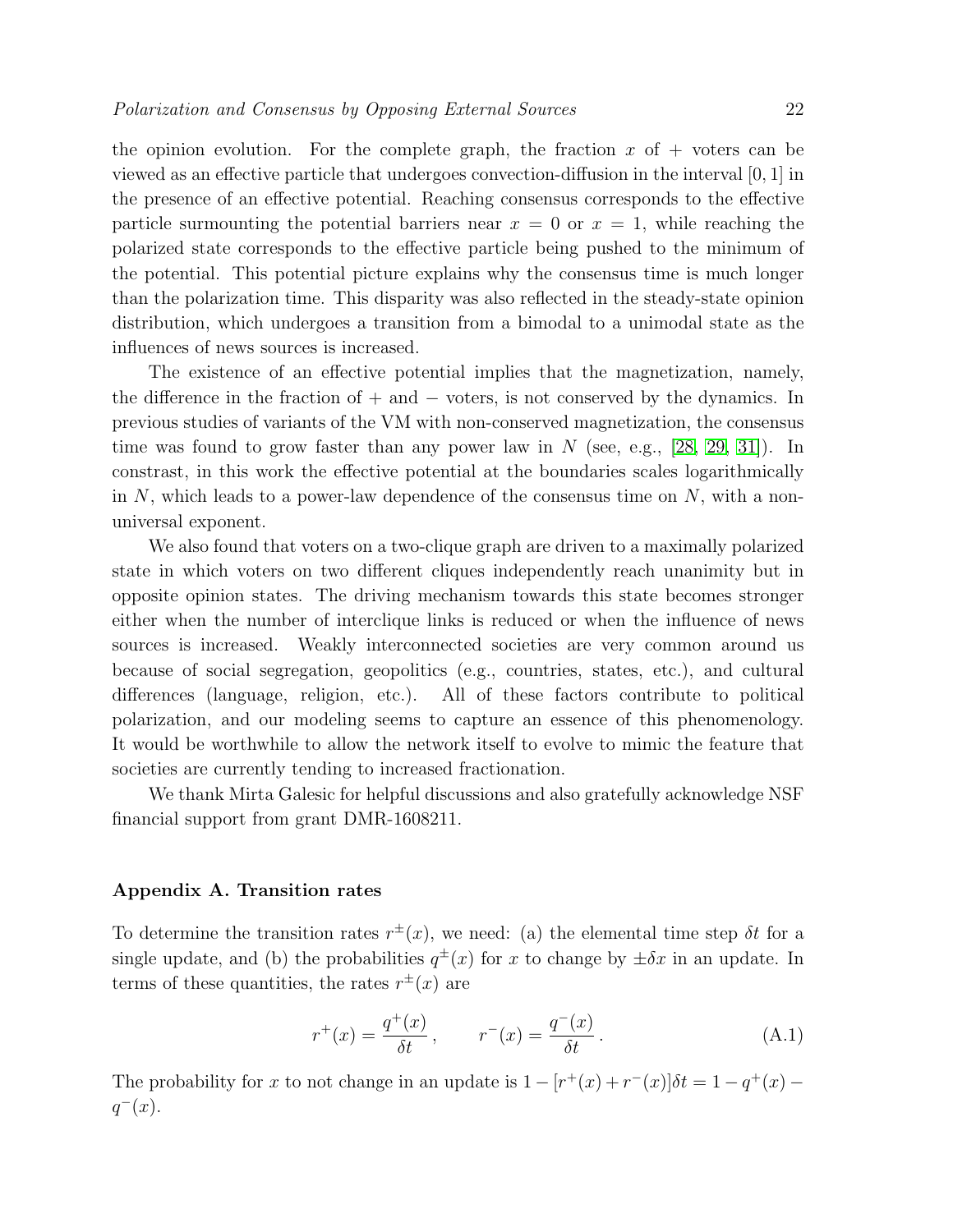# <span id="page-22-0"></span>Appendix A.1. Voter on a complete graph

We first determine the rates for the VM on a complete graph of  $N$  voters, where the elemental time step is  $\delta t = 2/N$ . To find the probabilities,  $q^{\pm}(x)$ , first consider  $q^+(x)$ . For x to increase,  $a -$  voter has to be selected that then adopts the opinion of a neighboring + voter. The probability to pick a – voter is  $N^{-}/N = (N - N^{+})/N$ , where  $N^+ = Nx$  is the number of + voters. The selected – voter has  $N-1$  neighbors, of which  $N^+$  have opinion +. The probability for the – voter to pick a + neighbor is  $N^{+}/(N-1)$ . Therefore the probability for x to increase by  $\delta x$  is,

$$
q^{+}(x) = \frac{N - N^{+}}{N} \frac{N^{+}}{N - 1} = \frac{x(1 - x)}{1 - 1/N} = q^{-}(x).
$$
 (A.2)

The last equality follows from the  $+-$  symmetry of the VM.

Substituting  $q^{\pm}(x)$  and  $\delta t = 2/N$  into Eq. [\(A.1\)](#page-21-0), the rates  $r^{\pm}(x)$  are

$$
r^{\pm}(x) = \frac{Nx(1-x)}{2(1-1/N)} \approx \frac{Nx(1-x)}{2},
$$
\n(A.3)

as quoted in Eq. [\(8\)](#page-4-2).

# <span id="page-22-1"></span>Appendix A.2. Voters on a complete graph influenced by two news sources

Now consider voters on a complete graph that are additionally influenced by two news sources (Sec. [3\)](#page-5-0). The system consists of  $N+2$  agents: N voters and two news sources, so that the elemental time step is  $\delta t = 2/(N+2)$ . We now determine the probability  $q^+(x)$  for a voter to adopt the opinion of a neighboring + voter. The probability to pick a – voter out of  $N + 2$  individuals is,  $(N - N^{+})/(N + 2)$ . The – voter has  $N - 1$ neighboring voters, but this voter may or may not be connected to the news sources. To find the probability that the selected − voter changes its opinion, we have to consider four possibilities:



<span id="page-22-2"></span>Figure A1. Possibilities for  $a - v$  voter (circle) to be connected to the news sources (squares). (a) The – voter is connected to  $N-1$  neighboring voters, with  $N^+$  having + opinion, but not to any news source. (b) The – voter is connected to a + news source, (c) connected to the  $-$  news source, and (d) connected to both the news sources.

(a) The – voter is not connected to any news source [Fig. [A1\(](#page-22-2)a)]: the probability for this configuration is  $(1 - \ell_+)(1 - \ell_-)$ . The – voter then adopts opinion from a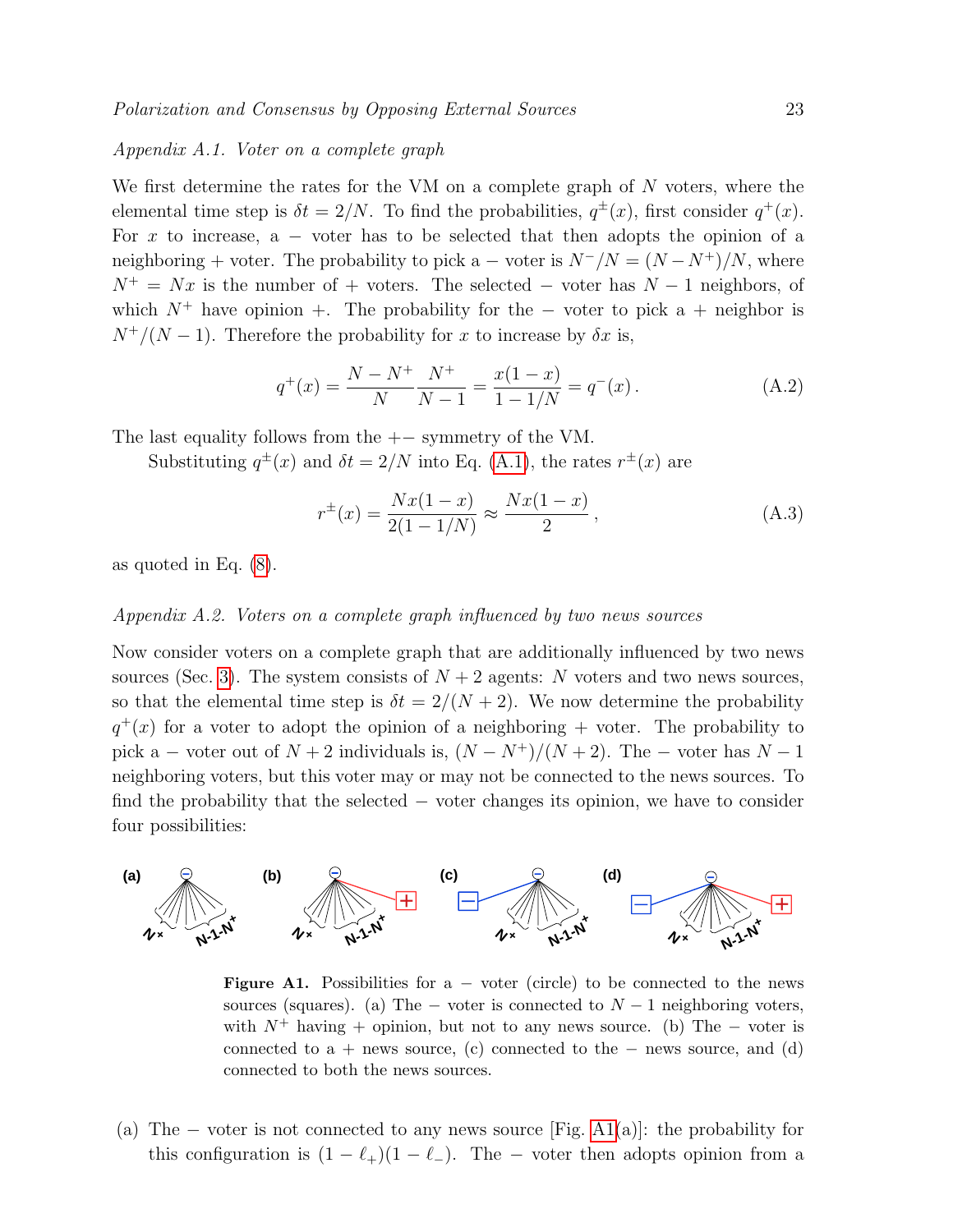Polarization and Consensus by Opposing External Sources 24

neighboring + voter with probability  $N^+/(N-1)$ . The contribution to  $q^+(x)$  from this configuration is

$$
q_1 = (1 - \ell_+)(1 - \ell_-) \frac{N^+}{N - 1}.
$$
 (A.4a)

(b) The – voter is connected only to the + news source (Fig.  $A1(b)$ ), with probability  $\ell_+(1-\ell_-)$ . The – voter adopts the opinion of a neighboring + voter with probability  $(1-p)N^+/R$  or adopts the opinion of the + news source with probability  $p/R$ , where  $R = p + (N - 1)(1 - p)$ . Thus the second contribution to  $q^+(x)$ 

$$
q_2 = \ell_+(1-\ell_-)\frac{(1-p)N^+ + p}{p + (N-1)(1-p)}.
$$
 (A.4b)

(c) The  $-$  voter is connected only to the  $-$  news source (Fig. [A1\(](#page-22-2)c)), with probability  $(1 - \ell_+) \ell_-$ . The probability for the – voter to adopt the opinion of a neighboring + voter is  $(1-p)N^+/R$ , where  $R = p + (N-1)(1-p)$ . Thus the third contribution to  $q^+(x)$  is,

$$
q_3 = (1 - \ell_+) \ell_- \frac{(1 - p)N^+}{p + (N - 1)(1 - p)}.
$$
 (A.4c)

(d) The  $-$  voter is connected to both the news sources (Fig. [A1\(](#page-22-2)d)) with probability  $\ell_+\ell_-$ . The – voter thus adopts the opinion of a neighboring + voter with probability  $(1-p)N^+/R$  or adopts the opinion of the + news source with probability  $p/R$ , where  $R = 2p + (N-1)(1-p)$ . Thus the fourth contribution  $q^+(x)$  is

<span id="page-23-0"></span>
$$
q_4 = \ell_+ \ell_- \frac{(1-p)N^+ + p}{2p + (N-1)(1-p)}.
$$
 (A.4d)

We now write  $q^+(x) = N^-(q_1 + q_2 + q_3 + q_4)/(N+2)$  and use  $N^- = N - N^+$ ,  $N^+ = Nx$ , to obtain, after some rearrangement of terms

$$
q^{+}(x) = \frac{1}{N+2} \left[ ANx(1-x) + 2B_{+}(1-x) \right], \tag{A.5a}
$$

where A and  $B_+$  are defined in Eqs. [\(10\)](#page-6-3). Using  $+-$  symmetry, we can also write

$$
q^{-}(x) = \frac{1}{N+2} \left[ ANx(1-x) + 2B_{-}x \right].
$$
 (A.5b)

In Eqs. [\(A.5\)](#page-23-0), the first term inside the bracket accounts for voters that adopt the opinion of a neighboring voter and the second term accounts for voters that adopt the opinion of a news source. Now using  $\delta t = 2/(N+2)$  and Eqs. [\(A.5\)](#page-23-0) in the definition of  $r^{\pm}(x) = q^{\pm}(x)/\delta t$ , we obtain the rates given in Eq. [\(9\)](#page-5-2).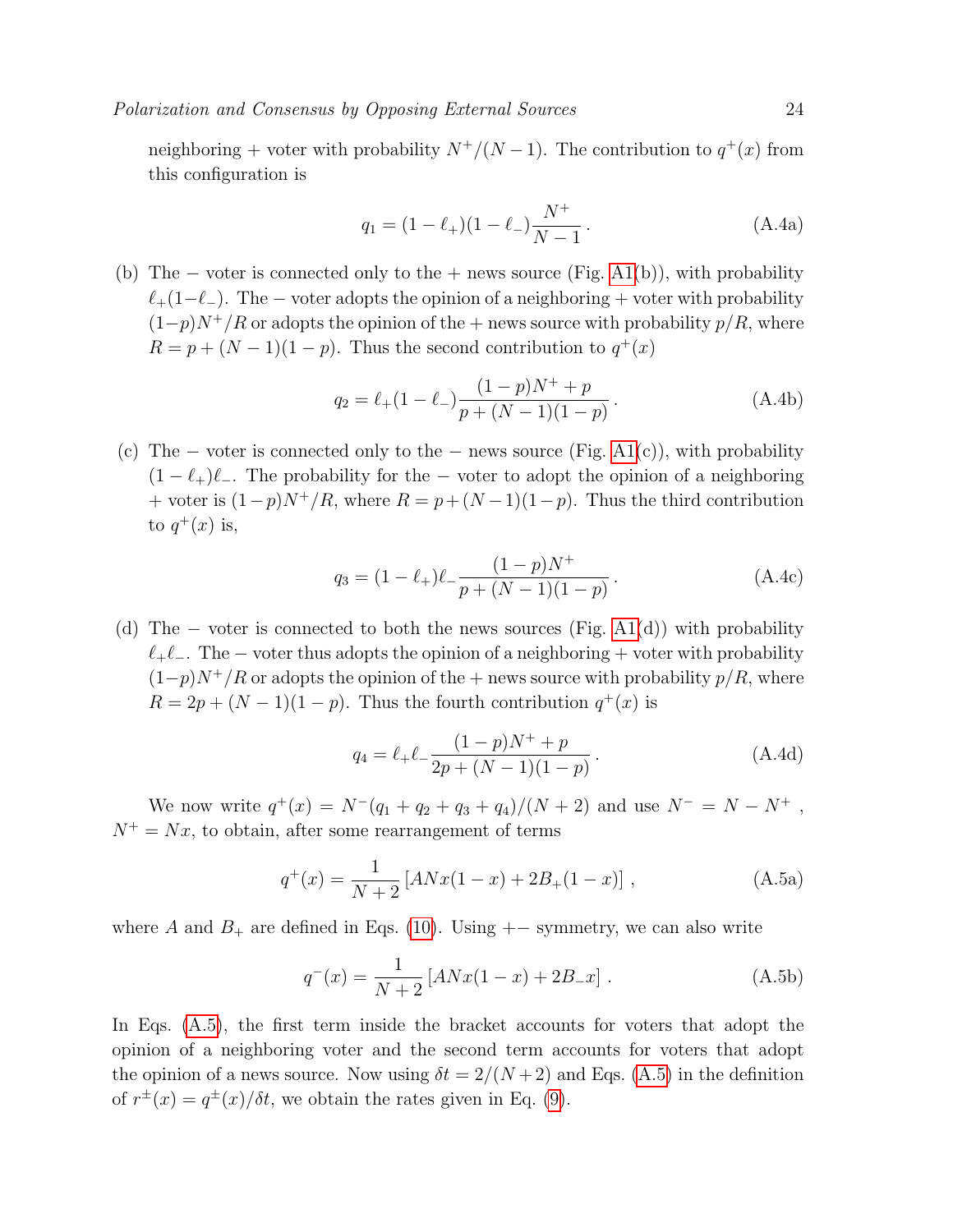<span id="page-24-0"></span>In the two-clique graph, each clique contains  $N$  voters, with a + news source that influences voters on  $C_+$  and a − news source that influences voters on  $C_-\$ . The entire system thus consists of  $2(N + 1)$  agents and the elemental time step is  $\delta t = 1/(N + 1)$ .

Let  $x_1$  and  $x_2$  be the instantaneous fraction of + voters on  $C_+$  and  $C_-$  respectively. In an elemental time step, define  $q_1^{\pm}(x_1, x_2)$  as the probabilities for  $x_1$  to change by  $\pm \delta x$ ; similarly,  $q_2^{\pm}(x_1, x_2)$  is the probability for  $x_2$  to change by  $\pm \delta x$ . We first evaluate the probability for  $x_1$  to increase by  $\delta x$ . For this to occur, a – voter in  $C_+$  must be selected which adopts the opinion of a + neighbor. The probability to pick a – voter in  $C_+$  out of  $2(N + 1)$  total agents is  $N_1^{-} / [2(N + 1)]$  where  $N_1^{-} = N - N_1^{+}$  and  $N_1^{+} = Nx_1$  is the number of + voters on  $C_{+}$ . The configurations that contribute to the probability for the − voter to change its opinion are:

(a) The selected – voter is not connected to the + news source (with probability  $(1-\ell)$ ). This voter has  $N + \ell_0 - 1$  neighboring voters, including  $N - 1$  in the same clique and  $\ell_0$  in the other clique. The − voter therefore adopts opinion from a neighboring + voter in  $C_+$  with probability  $N_1^+/(N + \ell_0 - 1)$  or from a + voter in  $C_-$  with probability  $N_2^+ \ell_0 / [N(N + \ell_0 - 1)]$ , where  $N_2^+ = Nx_2$  is the number of + voters on  $C_$ . Thus the first contribution to  $q_1^+(x_1, x_2)$  is

$$
q_1 = (1 - \ell) \frac{N_1^+ + \ell_0 (N_2^+ / N)}{N + \ell_0 - 1}.
$$
 (A.6a)

(b) The selected – voter is connected to the + news source (with probability  $\ell$ ). This − voter has  $N + \ell_0$  neighbors, including  $N + \ell_0 - 1$  voters and the news source. The – voter adopts the opinion of a neighboring + voter in  $C_+$  with probability  $(1 - p)N_1^+/R$  or the opinion of a neighboring + voter in  $C_$  with probability  $(1-p)\ell_0 N_2^+/(NR)$ , where  $R = p + (N + \ell_0 - 1)(1-p)$ . The – voter may also adopt opinion from the  $+$  news source with probability  $p/R$ . Thus the second contribution to  $q_1^+(x_1, x_2)$  is,

<span id="page-24-2"></span><span id="page-24-1"></span>
$$
q_2 = \ell \frac{(1-p)[N_1^+ + \ell_0(N_2^+/N)] + p}{p + (N + \ell_0 - 1)(1-p)}.
$$
 (A.6b)

We can now write  $q_1^+(x_1, x_2) = (N - N_1^+)(q_1 + q_2)/[2(N + 1)]$ . Using  $N_i^+ = Nx_i$ and after some rearrangement of terms, we obtain

$$
q_1^+(x_1, x_2) = \frac{A}{(N+1)} \left[ \frac{Nx_1(1-x_1)}{2} + \frac{\ell_0(1-x_1)x_2}{2} \right] + \frac{B}{N+1}(1-x_1), \quad (A.7a)
$$

where A and B are defined in Eqs.  $(27)$ . In Eq.  $(A.7a)$ , the term in the square bracket accounts for voters that adopt the opinion of a neighboring voter. Inside the square bracket, the first term accounts for intraclique opinion adoption and the second term accounts for interclique opinion adoption. The last term in Eq. [\(A.7a\)](#page-24-1) accounts for voters that adopt the opinion from the  $+$  news source.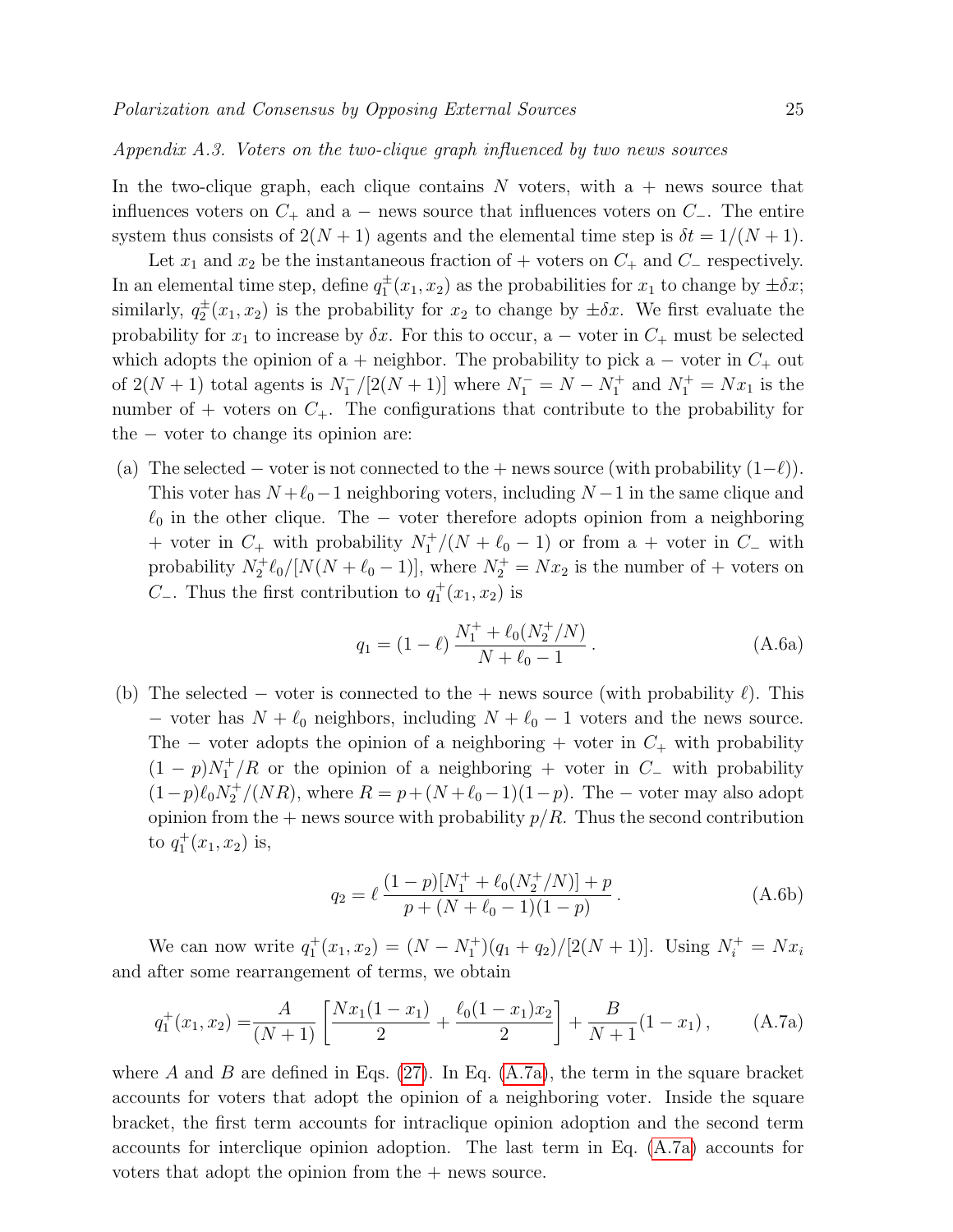# Polarization and Consensus by Opposing External Sources 26

Similarly, we now evaluate the probability for  $x_1$  to decrease by  $\delta x$ . For this to occur, a + voter in  $C_+$  has to adopt the opinion of a – neighbor. Because the – news source influences voters only in  $C_+$ , a + voter in  $C_+$  can change opinion by either adopting the opinion from a neighboring – voter in either  $C_+$  or  $C_-\$ . Following the steps that led to Eq. [\(A.7a\)](#page-24-1), we find

$$
q_1^-(x_1, x_2) = \frac{A}{N+1} \left[ \frac{Nx_1(1-x_1)}{2} + \frac{\ell_0 x_1(1-x_2)}{2} \right].
$$
 (A.7b)

<span id="page-25-1"></span>We use symmetry to find the probability for  $x_2$  to change by  $\pm \delta x$ . Their explicit forms are,

$$
q_2^+(x_1, x_2) = \frac{A}{N+1} \left[ \frac{Nx_2(1-x_2)}{2} + \frac{\ell_0 x_1(1-x_2)}{2} \right],
$$
 (A.8a)

$$
q_2^-(x_1, x_2) = \frac{A}{N+1} \left[ \frac{Nx_2(1-x_2)}{2} + \frac{\ell_0(1-x_1)x_2}{2} \right] + \frac{B}{N+1} x_2 \tag{A.8b}
$$

We use  $q_i^{\pm}$  $i^{\pm}(x_1, x_2)$  in Eqs. [\(A.7\)](#page-24-2) and [\(A.8\)](#page-25-1), and the time step  $\delta t = 1/(N+1)$  to determine the opinion change rates. Similar to Eq.  $(A.1)$ , we define the rate for  $x_i$  to change by  $\pm \delta x$  as  $r_i^{\pm}$  $i^{\pm}(x_1, x_2) = q_i^{\pm}$  $\frac{1}{i}(x_1, x_2)/\delta t$ . Using this definition, together with the probabilities  $q_i^{\pm}$  $i^{\pm}(x_1, x_2)$  and the time step  $\delta t$ , we obtain Eqs. [\(26\)](#page-16-1).

# <span id="page-25-0"></span>Appendix B. Polarization time in the complete graph

To compute the polarization time for the complete graph, Eq. [\(24\)](#page-14-1), we need the quantity  $\tau$  in this equation. In turn,  $\tau$  is just the conditional polarization time in the VM. When the initial fraction of + voters is y, with  $0 < y < 1/2$ , we first define the conditional polarization probability to reach  $x = \frac{1}{2}$  without hitting  $x = 0$  as  $E_{\frac{1}{2}}(y)$ . Similarly, the conditional time to reach the polarized state  $x = \frac{1}{2}$  without hitting  $x = 0$  is  $T_{\frac{1}{2}}(y)$ .

The conditional probability satisfies the backward equation Eq. [\(19\)](#page-9-2) subject to the boundary conditions  $E_{\frac{1}{2}}(0) = 0$  and  $E_{\frac{1}{2}}(\frac{1}{2})$  $(\frac{1}{2}) = 1$ . Substituting the drift velocity  $V(x) = 0$  and diffusion coefficient  $D(x) = x(1-x)/2N$  of the VM into Eq. [\(19\)](#page-9-2), we obtain  $E_{\frac{1}{2}}(y) = 2y$ . Similarly, the product  $T(y) \equiv T_{\frac{1}{2}}(y)E_{\frac{1}{2}}(y)$ , satisfies the backward equation [\[45\]](#page-28-15),

$$
T(y) = \varepsilon T(y + \delta y) + (1 - \varepsilon)T(y - \delta y) + E_{\frac{1}{2}}(y)dt.
$$
 (B.1)

Here  $\varepsilon$  is the probability for y to increase by  $\delta y$  and the transition time to leave the state y is dt, as given in Sec. [2.](#page-2-0) Expanding Eq.  $(B.1)$  in a Taylor series to second order in  $\delta y = 1/N$  gives

<span id="page-25-3"></span><span id="page-25-2"></span>
$$
V(y)\frac{\partial T(y)}{\partial y} + D(y)\frac{\partial^2 T(y)}{\partial y^2} = -E_{\frac{1}{2}}(y). \tag{B.2}
$$

Solving Eq. [\(B.2\)](#page-25-3) subject to the boundary conditions  $T(0) = T(\frac{1}{2})$  $(\frac{1}{2}) = 0$  gives

$$
T_{\frac{1}{2}}(y) = T(y)/E_{\frac{1}{2}}(y) = -2N\left[\frac{1-y}{y}\ln(1-y) + \ln 2\right].
$$
 (B.3)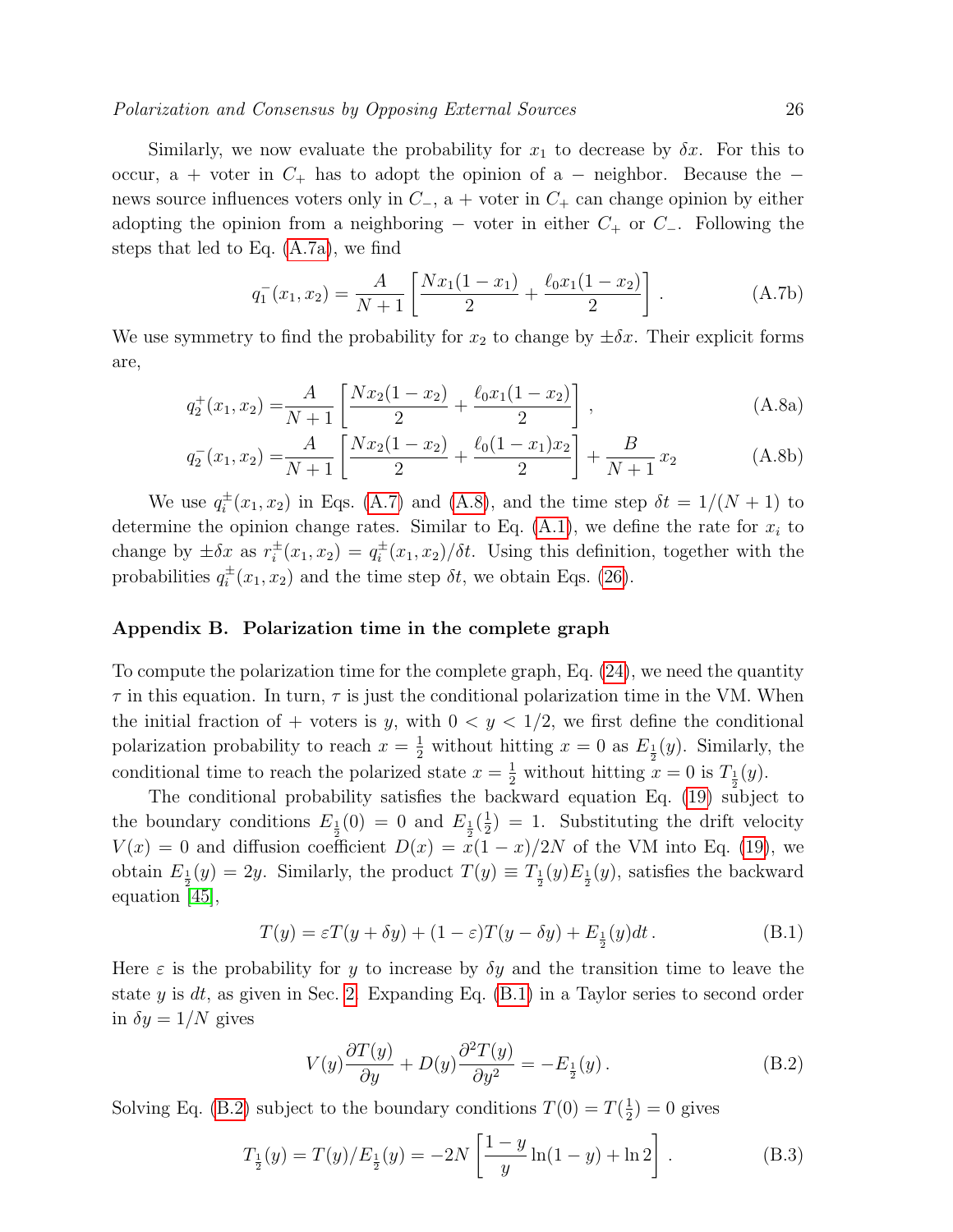For the initial condition  $y = \frac{1}{N}$  $\frac{1}{N}$ , we have  $\tau = T_{\frac{1}{2}}(\frac{1}{N})$  $\frac{1}{N}$   $\geq 2N(1 - \ln 2)$  and  $E_{\frac{1}{2}}(\frac{1}{N})$  $\frac{1}{N}$ ) =  $\frac{2}{N}$  $\frac{2}{N}$ . These results give the polarization time in Eq. [\(24\)](#page-14-1).

# <span id="page-26-0"></span>Appendix C. Characteristic times on the two-clique graph

#### Appendix C.1. Consensus time

To compute the conensus time for the two-clique graph, Eq. [\(30\)](#page-18-1), we need the quantity  $\tau \equiv T_-(1-\frac{1}{N})$  $\frac{1}{N}$ ) in this equation. Here  $T_-(y)$  is the conditional time for a population on the complete graph that is additionally influenced by a single  $+$  news source to first reach − consensus, without previously reaching + consensus, when the initial fraction of + voters is y (and vice versa for  $T_+(y)$ ). Following the same steps that led in Eq. [\(B.2\)](#page-25-3), the product  $E_{\pm}(y)T_{\pm}(y)$  satisfies

<span id="page-26-2"></span>
$$
V(y)\frac{\partial (E_{\pm}(y)T_{\pm}(y))}{\partial y} + D(y)\frac{\partial^2 (E_{\pm}(y)T_{\pm}(y))}{\partial y^2} = -E_{\pm}(y),\tag{C.1}
$$

subject to the boundary conditions  $E_{\pm}(0)T_{\pm}(0) = E_{\pm}(1)T_{\pm}(1) = 0$ . For the complete graph with a single news source,  $V(x)$  and  $D(x)$  are given by Eq. [\(15\)](#page-7-2), from which we obtain

$$
T_{-}(y) = \begin{cases} -2N \left[ \text{Li}_{2}(y) - \text{Li}_{2}(a) \right] + 4N \left[ \frac{\text{Li}_{3}(y) - \text{Li}_{3}(1)}{\ln y} + \frac{\text{Li}_{3}(1) - \text{Li}_{3}(a)}{\ln a} \right] & \alpha = 1, \\ \\ -2N \left[ \frac{y}{1-y} \ln y - \frac{\ln a}{N-1} \right] & \alpha = 2. \end{cases}
$$
(C.2)

where  $a = \alpha/2N$ , and  $L_2(y)$  and  $L_3(y)$  are the dilogarithm and trilogarithm functions respectively [\[46,](#page-28-16) [61\]](#page-29-4).

For the initial condition  $y = 1 - \frac{1}{N}$  $\frac{1}{N}$ ,  $\tau \approx (\pi^2/3)N$  for  $\alpha = 1$  and  $\tau \approx 2N$  for  $\alpha = 2$ . Thus  $\tau$  grows linearly with N for both  $\alpha$  values and is subdominant in Eq. [\(30\)](#page-18-1). To show that  $\tau$  is subdominant for large  $\alpha$ , we will make use of the identity

<span id="page-26-1"></span>
$$
T_{\text{con}}(y) = E_{-}(y)T_{-}(y) + E_{+}(y)T_{+}(y). \tag{C.3}
$$

We first find a heuristic upper bound for  $T_{\text{con}}(1-\frac{1}{N})$  $\frac{1}{N}$ ) and then use this to find an upper bound on  $\tau$ . Since the clique is influenced by a single news source, the effective potential [\(13\)](#page-6-2) monotonically drives the opinion state x towards 1. From Eq. [\(16\)](#page-8-0),  $T_{\text{con}}(1-\frac{1}{N})$  $\frac{1}{N}$ is a decreasing function of  $\alpha$  and is of the order of 1 when  $\alpha = 2$ . We argue that this decrease continues for larger  $\alpha$ . Indeed, for a uniformly biased random walk on the interval [0, 1] that starts near  $x = 1$ , it is known that the time to reach the boundary at  $x = 1$  decreases as the bias increases [\[45\]](#page-28-15). Using the hypothesis that  $T_{\text{con}}(1 - \frac{1}{N})$  $\frac{1}{N}$ continues to decrease as  $\alpha$  increases in [\(C.3\)](#page-26-1), we can write  $E_-(1-\frac{1}{N})$  $\frac{1}{N}$ )T<sub>−</sub>(1 –  $\frac{1}{N}$  $\frac{1}{N}$ )  $\leq \mathcal{O}(1)$ . Now using the exit probability Eq. [\(14\)](#page-7-1), we obtain  $\tau \leq \mathcal{O}(N^{\alpha})$  for  $\alpha > 2$ . Consequently,  $\tau$  makes a subdominant contribution to the consensus time in Eq. [\(30\)](#page-18-1) for large  $\alpha$ .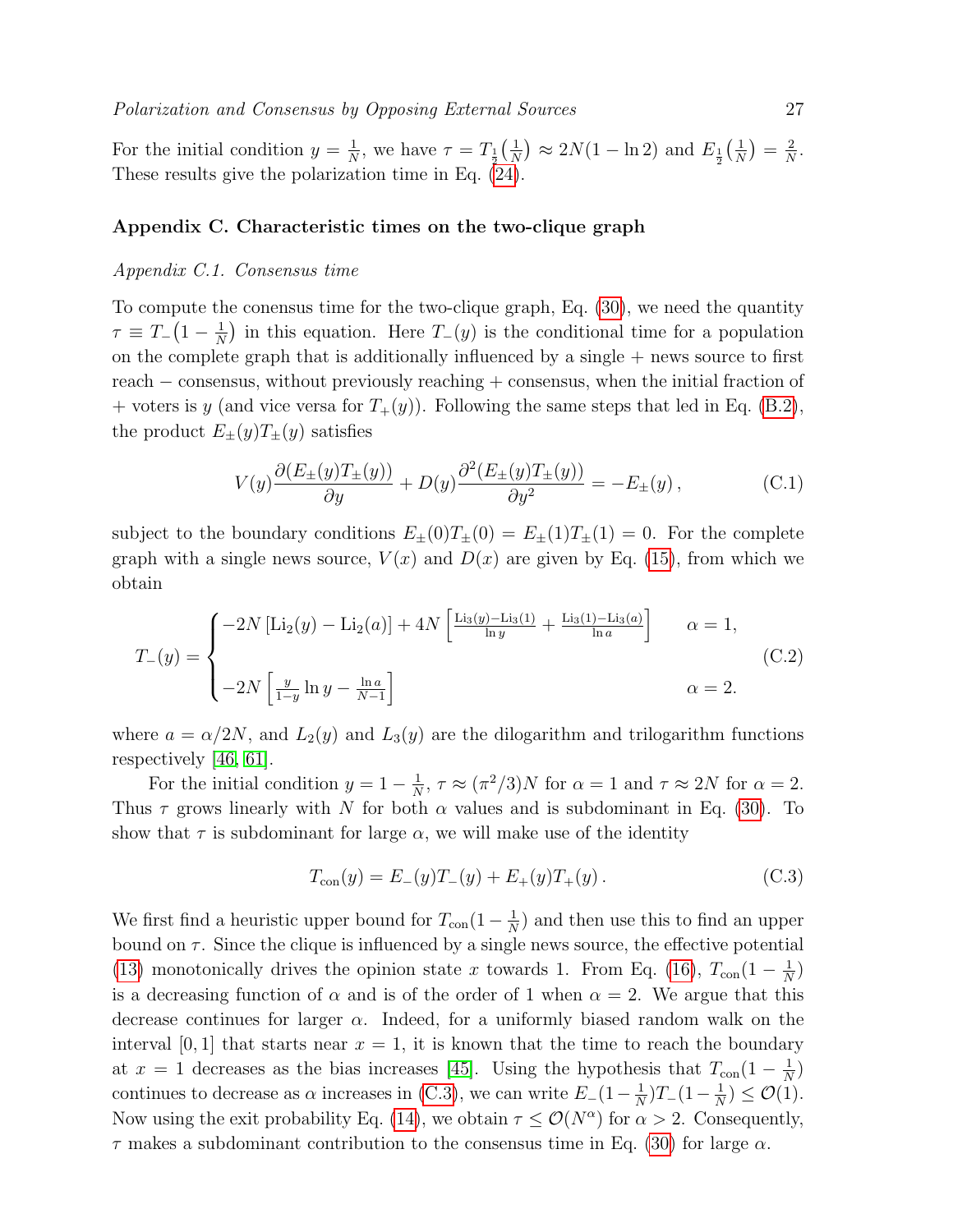# REFERENCES 28

### Appendix C.2. Polarization time

To compute the polarization time for the two-clique graph, Eq. [\(32\)](#page-20-1), we again need the quantity  $\tau$  in this equation. Here  $\tau$  coincides with conditional time  $T_+(\frac{1}{\lambda})$  $\frac{1}{N}$  in the VM on the complete graph with no news source. For this VM,  $V(x) = 0$ ,  $D(x) = x(1-x)/2N$ , and the exit probability is  $E_+(y) = y$ . Using these in Eq. [\(C.1\)](#page-26-2) now gives

$$
T_{+}(y) = -2N \frac{(1-y)}{y} \ln(1-y), \qquad (C.4)
$$

so that  $\tau \equiv T_+(\frac{1}{N})$  $\frac{1}{N}$ )  $\approx 2N$ .

# References

- <span id="page-27-0"></span>[1] P. Clifford and A. Sudbury, Biometrika 60, 581 (1973).
- [2] R. A. Holley and T. M. Liggett, Ann. Probab. 3, 643 (1975).
- [3] J. T. Cox, Ann. Probab. 17, 1333 (1989).
- [4] T. M. Liggett, Interacting Particle Systems, (Springer Berlin, 1985).
- [5] P. L. Krapivsky, Phys. Rev. A 45, 1067 (1992).
- [6] I. Dornic, H. Chaté, J. Chave, and H. Hinrichsen, Phys. Rev. Lett. **87**, 045701 (2001).
- [7] C. Castellano, S. Fortunato, and V. Loreto, Rev. Mod. Phys. 81, 591 (2009).
- [8] P. L. Krapivsky, S. Redner, and E. Ben-Naim, A Kinetic View of Statistical Physics, (Cambridge University Press, Cmabridge, UK, 2010).
- <span id="page-27-1"></span>[9] A. Baronchelli, Royal Soc. Open Sci. 5, 172189 (2018).
- <span id="page-27-2"></span>[10] K. Suchecki, V. M. Equíluz, and M. San Miguel, Europhys. Lett.  $69$ ,  $228$  (2004).
- [11] K. Suchecki, V. M. Equíluz, and M. San Miguel, Phys. Rev. E  $72$ , 036132 (2005).
- [12] C. Castellano, V. Loreto, A. Barrat, F. Cecconi, and D. Parisi, Phys. Rev. E 71, 066107 (2005).
- [13] V. Sood and S. Redner, Phys. Rev. Lett. 94, 178701 (2005).
- [14] T. Antal, S. Redner, and V. Sood, Phys. Rev. Lett. 96, 188104 (2006)
- [15] V. Sood, T. Antal, and S. Redner, Phys. Rev. E 77, 041121 (2008).
- <span id="page-27-3"></span>[16] F. Vazquez and V. M. Eguiluz, New J. Phys. 10, 063011 (2008).
- <span id="page-27-4"></span>[17] M. Mobilia, Phys. Rev. Lett. 91, 028701 (2003).
- [18] M. Mobilia, A. Petersen and S. Redner, J. Stat. Mech. 2007, P08029 (2007).
- <span id="page-27-5"></span>[19] S. Galam and F. Jacobs, Physica A 381, 366 (2007).
- <span id="page-27-6"></span>[20] T. Gross, C. J. D. D'Lima and B. Blasius, Phys. Rev. Lett. 96, 208701 (2006).
- [21] P. Holme and M. E. J. Newman, Phys. Rev. E 74, 056108 (2006).
- [22] B. Kozma and A. Barrat, Phys. Rev. E 77, 016102 (2008).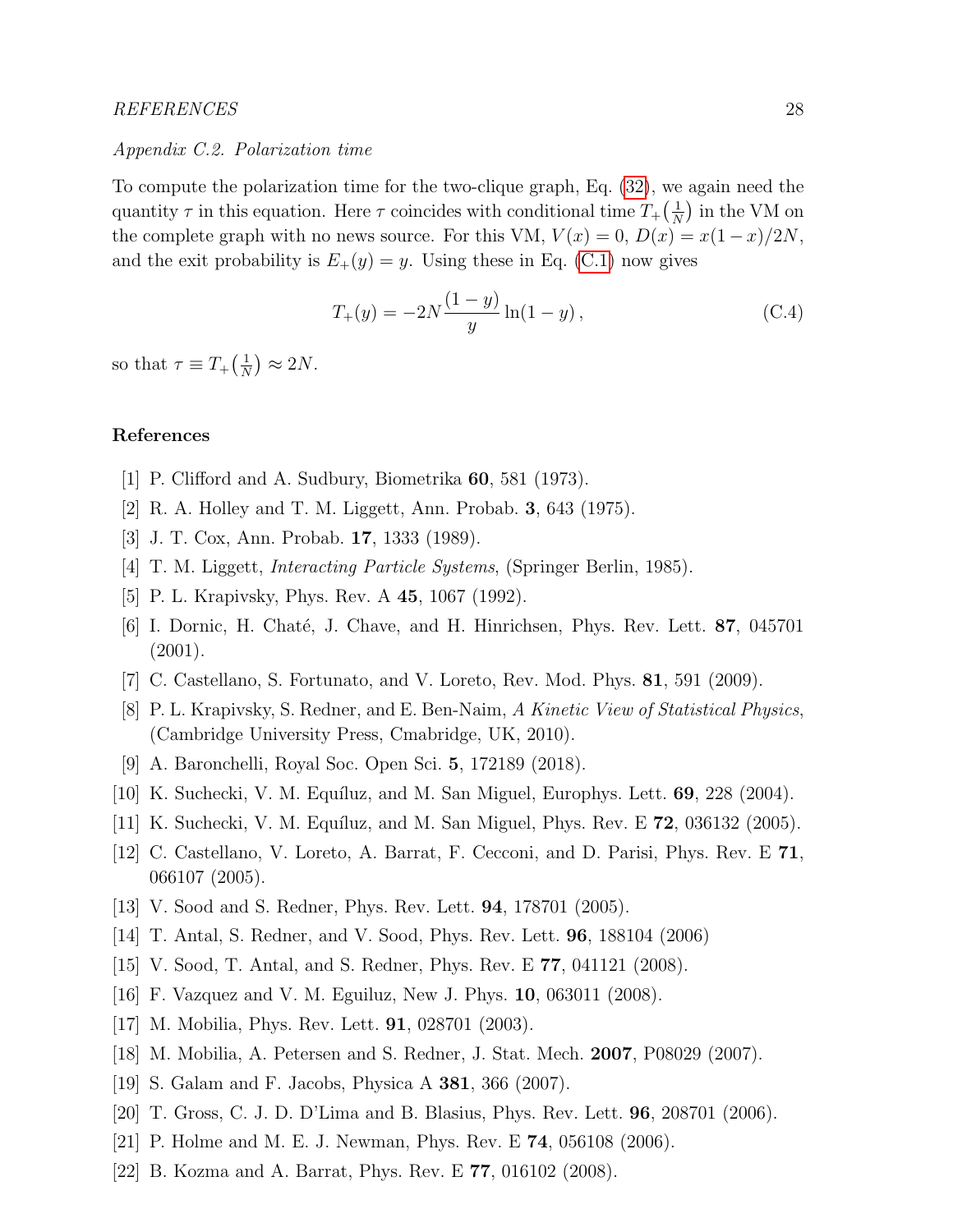- [23] C. Nardini, B. Kozma, and A. Barrat, Phys. Rev. Lett. 100, 158701 (2008).
- [24] L. B. Shaw and I. B. Schwartz, Phys. Rev. E 77, 066101 (2008).
- [25] L. B. Shaw and I. B. Schwartz, Phys. Rev. E 81, 046120 (2010).
- [26] R. Durrett, J. P. Gleeson, A. L. Lloyd, P. J. Mucha, F. Shi, D. Sivakoff, J. E. S. Socolar, and C. Varghese, Proc. Natl. Acad. (USA) 109, 3682 (2012).
- <span id="page-28-0"></span>[27] T. C. Rogers and T. Gross, Phys. Rev. E 88, 030102 (2013).
- <span id="page-28-1"></span>[28] R. Lambiotte and S. Redner, J. Stat. Mech. 2007, L10001 (2007).
- <span id="page-28-2"></span>[29] R. Lambiotte, J. Saramäki, and V. D. Blondel, Phys. Rev. E  $79$ , 046107 (2009).
- <span id="page-28-3"></span>[30] N. Masuda, N. Gibert, and S. Redner, Phys. Rev. E 82, 010103 (2010).
- <span id="page-28-4"></span>[31] D. Bhat and S. Redner, J. Stat. Mech. 2019, 063208 (2019).
- <span id="page-28-5"></span>[32] S. Redner, Comptes Rendus Physique 20, 275 (2019).
- <span id="page-28-6"></span>[33] M. Scheucher and H. Spohn, J. Stat. Phys. 53, 279 (1988).
- [34] B. L. Granovsky and N. Madras, Stoch. Process. and their Appl. 55, 23 (1995).
- <span id="page-28-7"></span>[35] A. Carro, R. Toral, and M. San Miguel, Sci. Rep. 6, 24775 (2016).
- <span id="page-28-8"></span>[36] C. Castellano, M. A. Muñoz, and R. Pastor-Satorras, Phys. Rev. E 80, 041129 (2009).
- <span id="page-28-9"></span>[37] D. Volovik and S. Redner, J. Stat. Mech. 2012, P04003 (2012).
- <span id="page-28-10"></span>[38] J. Xie, S. Sreenivasan, G. Korniss, W. Zhang, C. Lim, and B. K. Szymanski, Phys. Rev. E 84, 011130 (2011).
- <span id="page-28-11"></span>[39] N. Masuda and S. Redner, J. Stat. Mech. 2011, L02002 (2011).
- <span id="page-28-12"></span>[40] G. Deffuant, F. Amblard, G. Weisbuch, and T. Faure, J. Artif. Soc. Soc. Simul. 5, 1 (2002).
- [41] R. Hegselmann and U. Krause, J. Artif. Soc. Soc. Simul. 5, 2 (2002).
- <span id="page-28-13"></span>[42] E. Ben-Naim, P. L. Krapivsky, and S. Redner, Physica D: Nonlinear Phenomena 183, 190 (2003).
- <span id="page-28-14"></span>[43] C. W.Gardiner, Handbook of Stochastic Methods, (Springer-Verlag, New York, 1985).
- [44] N. G. van Kampen, Stochastic Processes in Physics and Chemistry, 2nd ed. (North-Holland, Amsterdam, 1997).
- <span id="page-28-15"></span>[45] S. Redner, A Guide to First-Passage Processes, (Cambridge University Press, Cambridge, UK, 2001).
- <span id="page-28-16"></span>[46] M. Abramowitz and I. A. Stegun, Handbook of Mathematical Functions (Dover, New York, 1972).
- <span id="page-28-19"></span>[47] M. T. Gastner and K. Ishida, [arXiv:1908.00849.](http://arxiv.org/abs/1908.00849)
- <span id="page-28-17"></span>[48] H. A. Kramers, Physica (Utrecht) 7, 284 (1940).
- <span id="page-28-18"></span>[49] O. Hirschberg, D. Mukamel and G. M. Schütz, J. Stat. Mech. 2012, P08014 (2012).
- <span id="page-28-20"></span>[50] N. Masuda, Phys. Rev. E **90**, 012802 (2014).